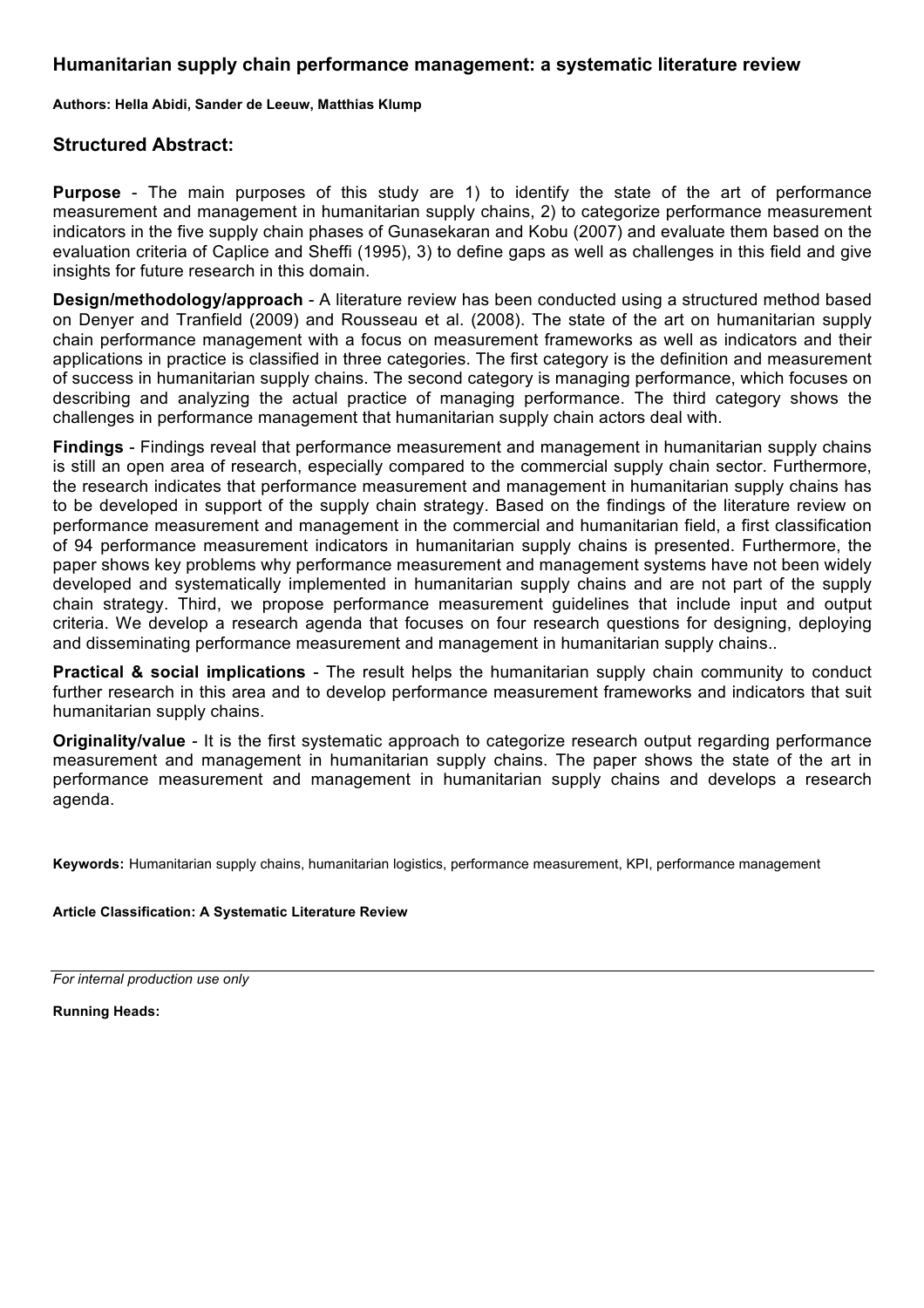# **1. INTRODUCTION**

Supply chain management is key to disaster relief operations because effectiveness, efficiency and speed in supplying beneficiaries with health, food, shelter, water, medicines and sanitation are essential in case of a disaster (Thomas and Kopczak, 2005). Tomasini and Van Wassenhove (2009) state that around 80% of the costs for relief operations consist of logistics costs in the form of procurement and transportation. The increasing number of natural disasters<sup>1</sup> and the resulting humanitarian emergencies put pressure on humanitarian organizations (HOs) to deliver humanitarian aid in an appropriate and cost-effective way (Thomas and Kopzcak, 2005; Van Wassenhove, 2006; Oloruntoba and Gray, 2006; Kovács and Spens, 2007).

For an efficient and effective humanitarian supply chain measuring and managing performance is crucial. It is generally believed that companies applying performance management outperform those that do not, although many studies are mainly anecdotic in nature lacking more rigorous research methods (Adams et al., 2004; Neely, 2005). Neely et al. (1995) define performance measurement as the process of quantifying the efficiency and effectiveness of operation; this entails using a set of indicators to quantify two central goals of firms or organizations, the efficiency and effectiveness of an operation (Neely et al., 1995). Performance measurement is necessary to inform decision makers at the strategic, tactical and operational level (Gunasekaran and Kobu, 2007) but is also key to implement and realize strategic goals. It facilitates effective control and correction by reporting the current level of performance and comparing it with the desired level of performance (Melnyk et al., 2013). It is fundamental for inducing improvement (Kaplan, 1990; Kaplan and Norton, 1992), to inform decision-making (Gunasekaran and Kobu, 2007; Long, 1997), for simplifying communication between supply chain actors and increasing transparency of the supply chain (Gunasekaran and Kobu, 2007). Other purposes are to identify success; to identify whether customer needs are met; to identify where problems, bottlenecks or waste exist and where improvements are necessary; to track progress (show if improvements planned actually happened), and to facilitate a more open and transparent communication and co-operation (Parker, 2000; Gunasekaran and Kobu, 2007). In fact, measuring actual performance in the supply chain is crucial to identify whether an organization is on target with regard to achieving supply chain objectives.

Chow et al. (1994) indicate that logistics performance may be viewed as a subsection of the larger conception of firm or organizational performance (Chow et al., 1994). This is multi-dimensional by default because one indicator is not sufficient for measuring logistics performance. There is an extensive research base in the strategy and accounting domains that shows a positive connection between using non-financial performance indicators (such as supply chain indicators) and organizational results (Ahn 2001; Braam and Nijssen 2004; Ittner et al. 2003; Ittner 2008). Over the years HOs have encountered challenges in developing suitable and common performance indicators. Research shows that in practice 55% of the HOs do not monitor and report any performance measurement indicators, 25% only use few indicators and only 20% measure performance consistently (Blecken, 2010). The lack of performance indicators has been a long-standing problem in humanitarian supply chain management (Davidson, 2006). This is because it is simply too difficult and too expensive to establish direct linkages between an organization's annual efforts and the impact of those efforts on the organization's mission (Sawhill and Williamson, 2001). Even though performance indicators must be tailored to the missions and goals of individual institutions, neither a generic supply chain scorecard nor any universal set of indicators will work in all cases for all non-profit organizations (Sawhill and Williamson, 2001).

The added value of measuring performance in the supply chain is beyond discussion in the commercial domain and many companies have been able to reap tangible benefits from this. In fact the humanitarian sector is lagging behind when it comes to obtaining benefits from measuring performance in the supply chain. There are various critical elements that complicate measuring performance in humanitarian supply chains, including (Blecken et al., 2009; Davidson, 2006; Widera and Hellingrath, 2011; Tatham and Hughes, 2011; Jahre and Heigh, 2008):

Nonexistence of centrally captured data from operations,

 $1$  For example in 2011, natural disasters killed 30.773 people and caused 244.7 million victims worldwide; economic damages from natural disasters were estimated at US\$ 366.1 billion worldwide in 2011 (Guha-Sapir et al., 2012).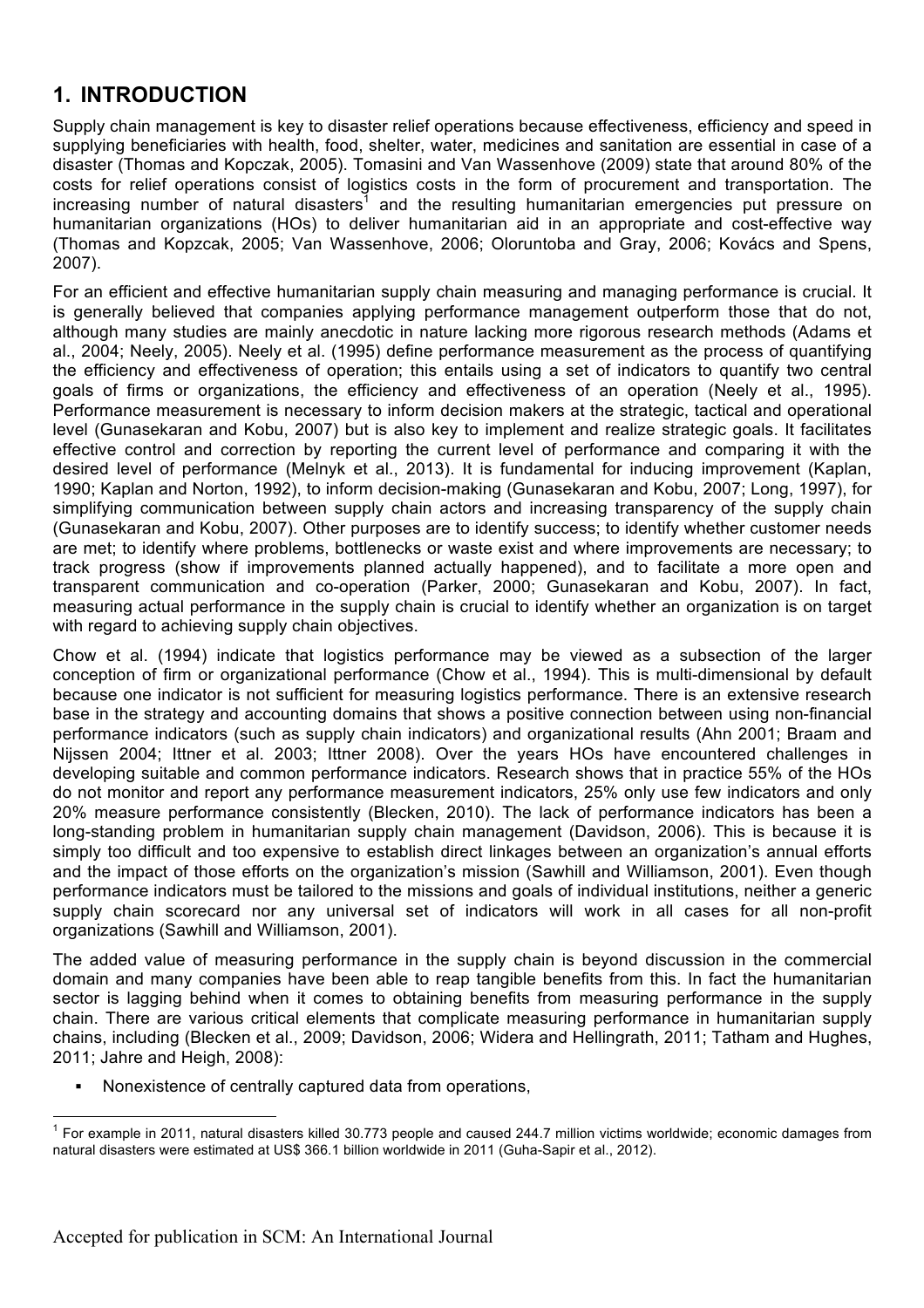- Limited information technology capacity and infrastructure,
- Chaotic environment.
- Lack of motivation for measurement in the non-profit sector,
- § Potentially negative media exposure,
- § Human resource issues,
- § General reluctance to implement performance measurement in the humanitarian sector,
- § Long-term versus short-term goals of disaster response,
- Increasing complexity of performance measurement in this sector,
- The inability of fieldworkers to capture accurate data while working under significant time pressure,
- Limited recognition of the key role of logistics as an essential part of humanitarian relief operations.

The main purpose of this study is threefold. First we aim to identify the state of the art of performance measurement and management in humanitarian supply chains. Second we categorize the performance measurement indicators linked to the five supply chain phases of Gunasekaran and Kobu (2007) and evaluate them based on the evaluation criteria of Caplice and Sheffi (1995). Third, we aim to define the gaps as well as challenges in this field and provide guidelines for future research in this domain.

This paper comprises six sections and is structured as follows. Below we investigate performance management in humanitarian supply chains by conducting a systematic literature review. In section 3 we discuss performance measurement in humanitarian supply chains. Here we compare the key findings from humanitarian literature with those in the commercial world and we assess performance measurement indicators. Furthermore we discuss the implementation of performance measurement and management as well as the challenges. In section 4 we present a guideline towards a performance measurement framework. In section 5 we identify an agenda for future research that includes four key drivers for efficient performance measurement and management in humanitarian supply chains. In section 6 conclusions are presented.

## **2. PERFORMANCE MANAGEMENT IN HUMANITARIAN SUPPLY CHAINS**

## **2.1. A SYSTEMATIC REVIEW**

In this research we apply a systematic literature review method to measure performance in a humanitarian supply chain. A systematic review follows a list of specific steps to guarantee that relevant studies with regard to a specific topic are obtained and to avoid bias (Denyer and Tranfield, 2009; Leseure et al., 2004). This ensures the fidelity, completeness and rigorous nature of the review (Kitchenmann and Charters, 2007; Rousseau et al., 2008; González et al., 2010). In the following sections we discuss the execution of the four main steps (planning, searching, screening and extraction/synthesis/reporting) as outlined by Tranfield et al. (2003).

## **2.1.1.PLANNING**

In the beginning of the review we constructed a review panel that consists of researchers that are considered academic experts in the fields of humanitarian logistics, commercial logistics and performance measurement. We set manifold meetings to discuss the research questions and to analyze the gaps as well as the needs of the humanitarian supply chain sector with regard to the area of performance measurement. In September 2012 a Humanitarian Logistics Workshop about performance measurement in humanitarian supply chains was organized. 27 persons from both academic institutes and from the humanitarian practice participated and the gaps as well as our research questions were discussed to inform our literature review. Based on this we defined the following research questions:

*RQ.1* What is the current status of research on performance management and measurement in humanitarian supply chains?

*RQ.2* How useful are the reported indicators and frameworks to measure performance in the humanitarian supply chain?

*RQ.3* What challenges need to be overcome in designing and disseminating performance measurement in the humanitarian supply chain?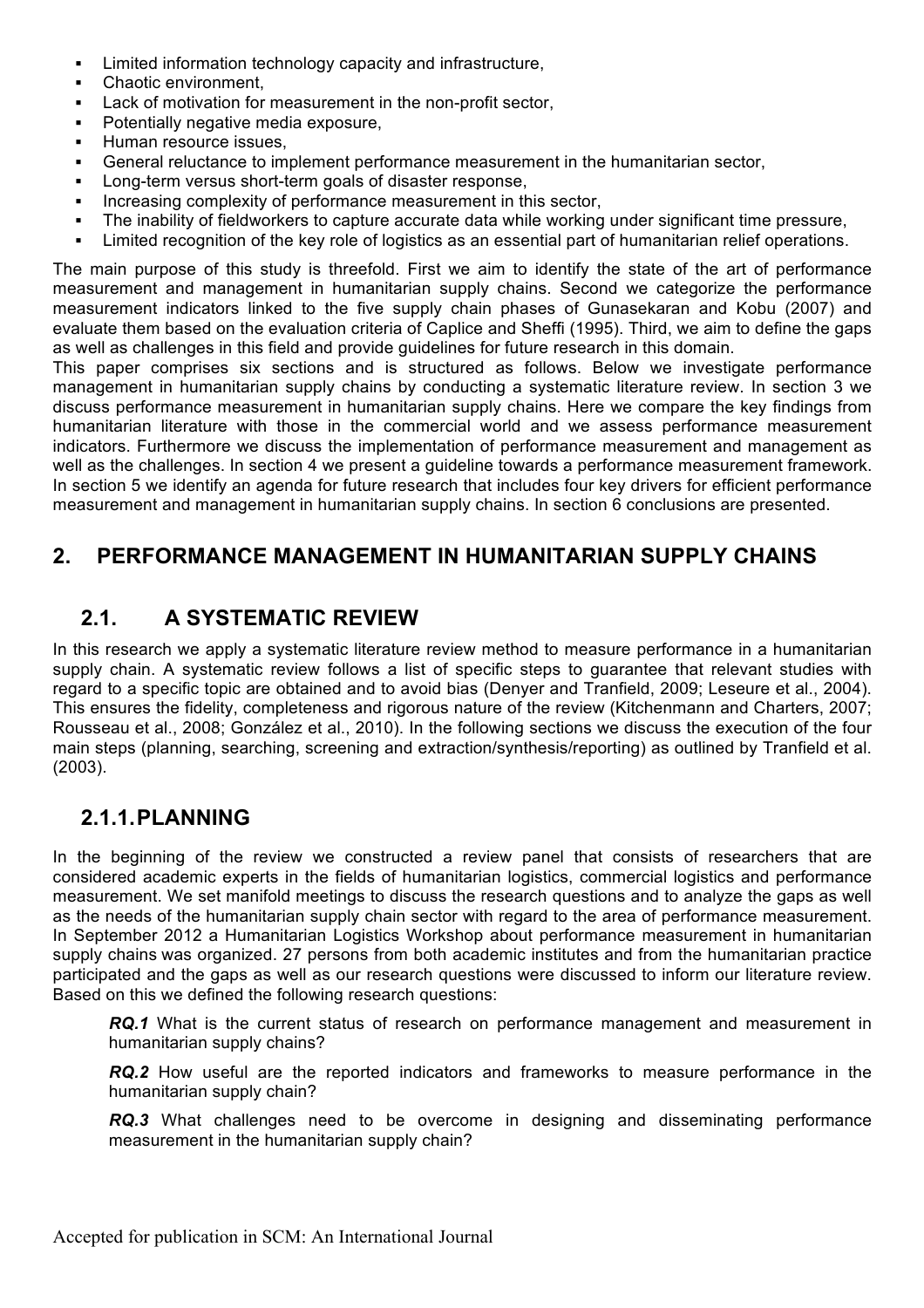# **2.1.2.SEARCHING**

Based on our research questions we developed key terms to identify and evaluate the literature and to avoid unbiased research. Late 2012 we collected papers focusing on the following keywords: "performance" OR "performance measurement" OR "performance model" OR "performance system" OR "KPIs" OR "indicators in humanitarian logistics, humanitarian supply chains as well as emergency operations". Hereby we achieved a low outcome of papers. Therefore we decided to extend the research keywords. In June 2013 we recollected the papers using the following subject terms in four research databases (EBSCOHOST, ABI/Informs, Elsevier and Google Scholar): 'humanitarian logistics', 'humanitarian supply chains', 'performance', 'performance measure', 'performance measurement', 'performance evaluation', 'emergency logistics', 'emergency operations', 'disaster relief operations', 'performance model', 'performance system', 'KPIs', 'Indicators'. As articles were reviewed, other cited articles were added (the principle of 'snowballing'). The keywords identified in those new articles were then used to create additional search strings with Boolean connectors (AND, OR, AND NOT). We determined the time period of publications from 1970 until 2012 because after 1970 the total number of natural and technological disasters has increased, especially natural disasters (Schulz, 2009). Table 1 shows the protocol used for our database search.

| Database         | Scope                          | Date of search | Number of publications |
|------------------|--------------------------------|----------------|------------------------|
| <b>EBSCOHOST</b> | Title, abstract and<br>keyword | 11.-13.06.2013 | 354                    |
| ABI/Informs      | Title, abstract and<br>keyword | 17.-18.06.2013 | 218                    |
| <b>Elsevier</b>  | Title, abstract and<br>keyword | 18.-20.06.2013 | 452                    |
| Google Scholar   | Title, abstract and<br>keyword | 20.06.2013     | 139                    |
| Total            |                                |                | 1,163                  |

# **2.1.3.SCREENING**

In order to ensure the fidelity and completeness and to protect the objectivity we determined criteria for inclusion or exclusion of articles as illustrated:

- Inclusion aspects: Analytical and empirical peer reviewed research articles as well as research related to performance measurement in humanitarian logistics, performance measurement in disaster management, performance measurement indicator, period time from 1970 to 2012, disaster relief operations, emergency logistics and emergency operations as well as performance management of operations relief in humanitarian supply chains. Furthermore we included one book chapter and one master thesis because of their occurrence in citations and impact in practice as well as in academia.
- Exclusion aspects: research that is out of the scope of our research e.g. healthcare management, emergency management in hospitals etc., editorial opinions and non-English articles. Conference proceedings were excluded unless a full-paper peer review had taken place and dependent on availability to non-conference participants.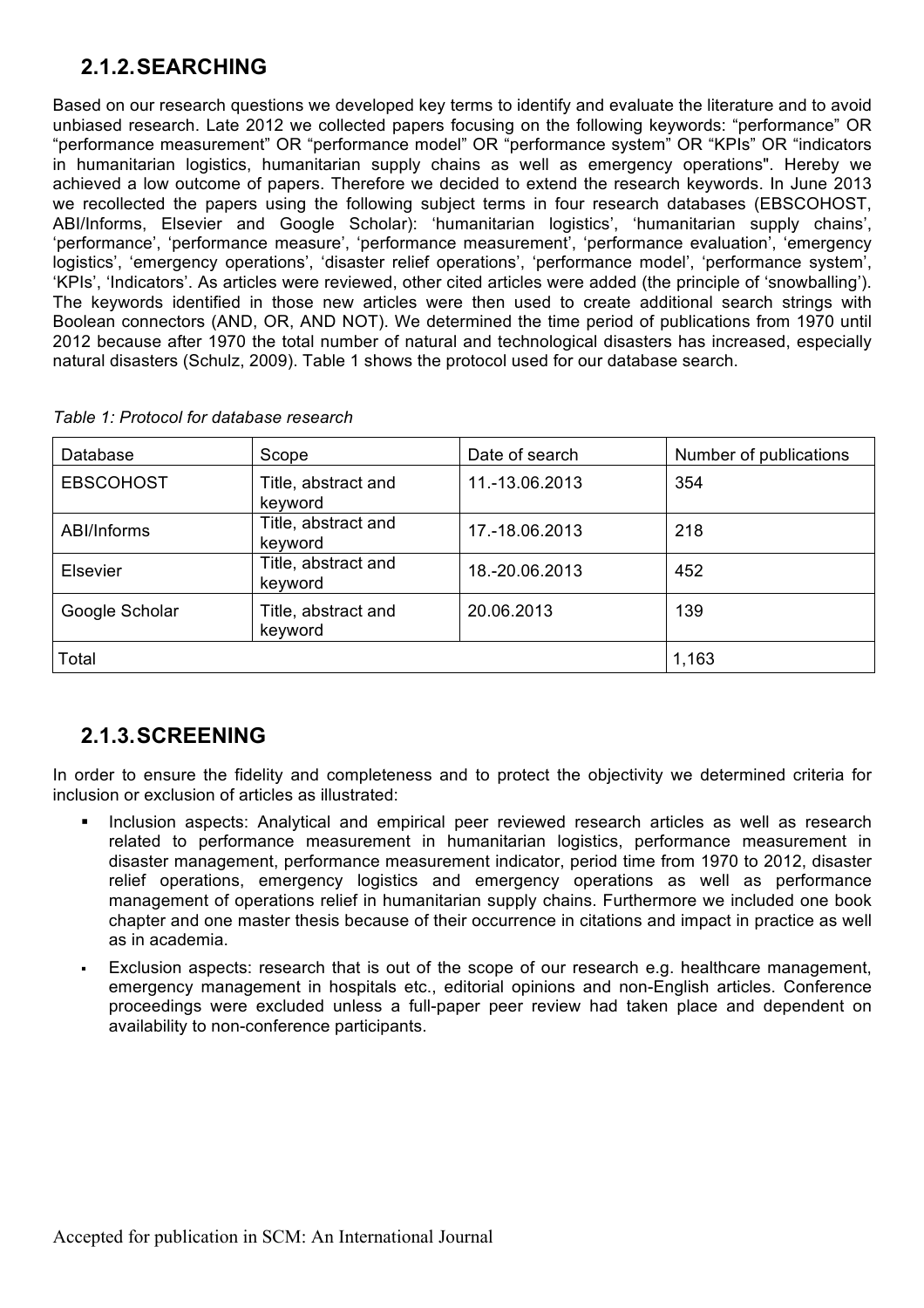During the search phase we identified 1,163 articles that address our subject terms (Figure 1). In the second step we eliminated duplicates based on titles and authors of the articles. Furthermore we deleted articles that had not been peer reviewed. Based on abstract reading we concentrated on performance measurement as well as performance management in disaster management. We excluded papers that address research areas like healthcare management. In the last step we read the full articles and collected data for our descriptive analysis. Finally we categorized the articles in two main categories: performance management and performance measurement. To address our research questions we subcategorized the findings in definition and measurement of success in humanitarian supply chains, approaches to measuring actual performance in humanitarian supply chains and challenges in humanitarian performance management.



*Figure 1: Paper screening methodology (modified from Gimenez and Tachizawa (2012))*

Finally 163 articles manifested all our inclusion criteria and only 52 articles (table 4) met all our inclusion and our exclusion criteria that were specified after reviewing the full papers (Figure 1).

## **2.1.4.EXTRACTION, SYNTHESIS AND REPORTING**

We categorized and synthesized the remaining 52 articles based on the aspects mentioned in table 2. We conducted two separate analyses: a descriptive and a thematic analysis. The descriptive analysis explains the research scope, methodologies and characteristics of performance management in humanitarian supply chains. The thematic analysis highlights the synthesis of the main outcomes from the extracted literature and gives us an overview of future research and practice as well as gaps in this field.

*Table 2: Categories used in extracting and analyzing data in the systematic review (based on Pilbeam et al. (2012))*

| Area               | Category         | <b>Information</b>                                                                                                    |
|--------------------|------------------|-----------------------------------------------------------------------------------------------------------------------|
| <b>Descriptive</b> | Year             | Year of publication                                                                                                   |
|                    | Journal/book     | Journal/book in which it was published or indication of book section                                                  |
|                    | <b>Title</b>     | Complete title of the paper                                                                                           |
| Methodology        | Paper type       | Identify if the paper is conceptual, mathematical, case study,<br>literature review and/or survey                     |
|                    | Theoretical lens | Identify the theoretical paradigm presented in the study and from<br>which the analysis of the data has been executed |

Accepted for publication in SCM: An International Journal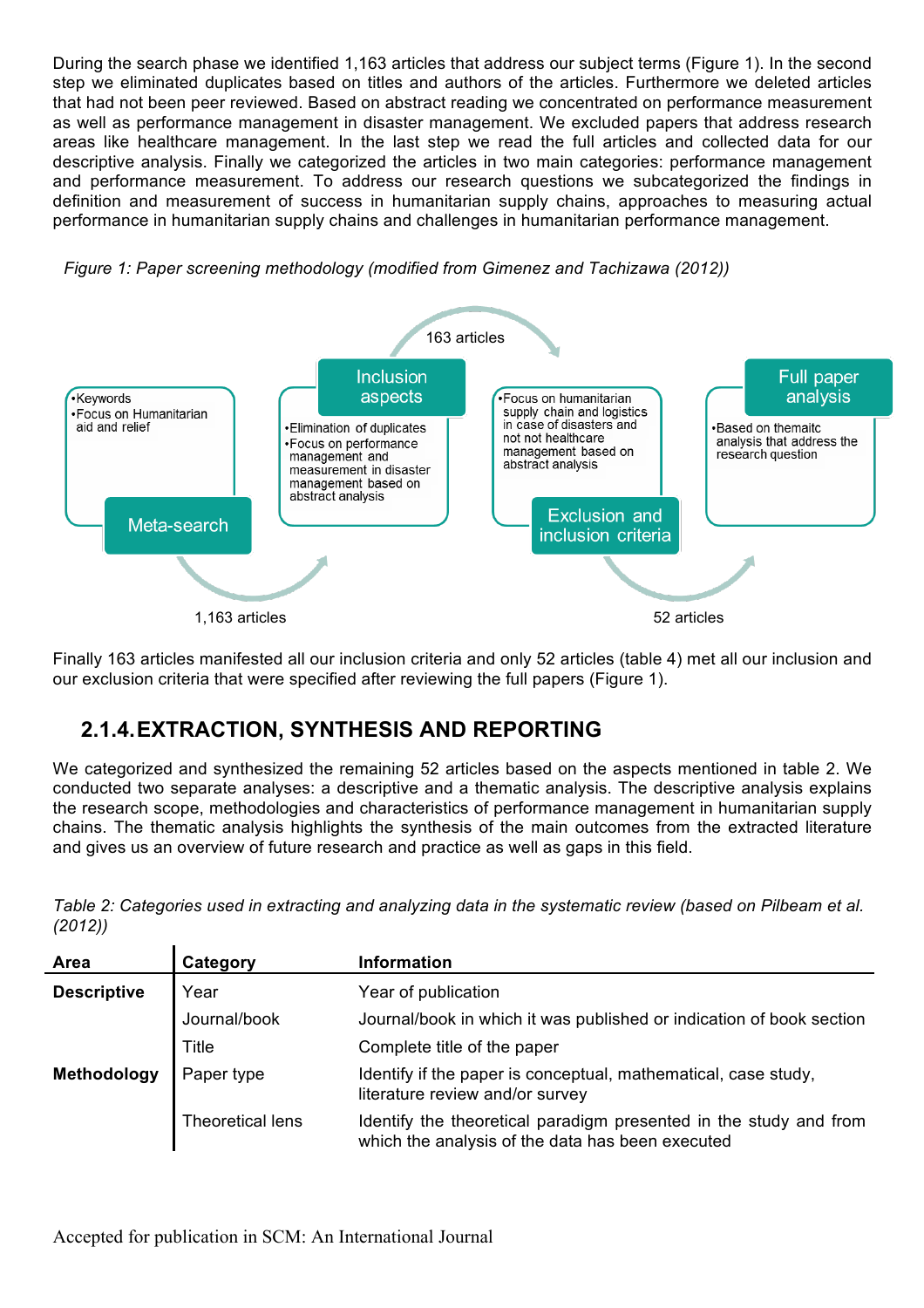|                 | Sampling                                           | If samples were used, this categories identifies: sample size, size<br>of network, local, regional or global                                                                                                                                                    |  |  |
|-----------------|----------------------------------------------------|-----------------------------------------------------------------------------------------------------------------------------------------------------------------------------------------------------------------------------------------------------------------|--|--|
| <b>Thematic</b> | Purpose                                            | Shared objectives                                                                                                                                                                                                                                               |  |  |
|                 | Context                                            | Non-governmental organization (NGO), governmental organization<br>(GO), international governmental organization (IGO), United<br>Nations (UN), performance measurement indicators, performance<br>measurement framework, process, technology and at which level |  |  |
|                 | Definition and<br>measurement of<br><b>SUCCESS</b> | Performance measurement frameworks and indicators                                                                                                                                                                                                               |  |  |
|                 | Managing<br>performance                            | Describing and analyzing actual practice of managing performance                                                                                                                                                                                                |  |  |
|                 | Challenges                                         | Challenges and issues in development of a performance<br>management system, performance measurement indicators and<br>systems.                                                                                                                                  |  |  |

## **2.2. LITERATURE REVIEW - DESCRIPTIVE ANALYSIS**

In the descriptive analysis we identified the distribution of the 52 publications per year from 1970 to 2012. Figure 2 shows that the number of papers in performance measurement and management in humanitarian supply chains has increased significantly after the Indian Ocean Tsunami in 2004, and specifically in the last four years of our analysis.



*Figure 2: Number of articles (in % of total) published in the period 1970-2012*

Table 3 provides a summary of statistics using a similar categorization as Altay and Green (2006). We found that 50% of the papers (26 articles) on humanitarian performance measurement and management have been published by European researchers and 36.5% of the papers come from US-based authors. The remaining articles have been published by authors based in China, Iran and Canada. We found that 30.8% have a specific focus on performance measurement indicators and 56.3% have been published in operations research (OR) related journals. Most of the papers appeared in journals that are not considered mainstream in operations research. This may be due to the variety of methods used, which are not always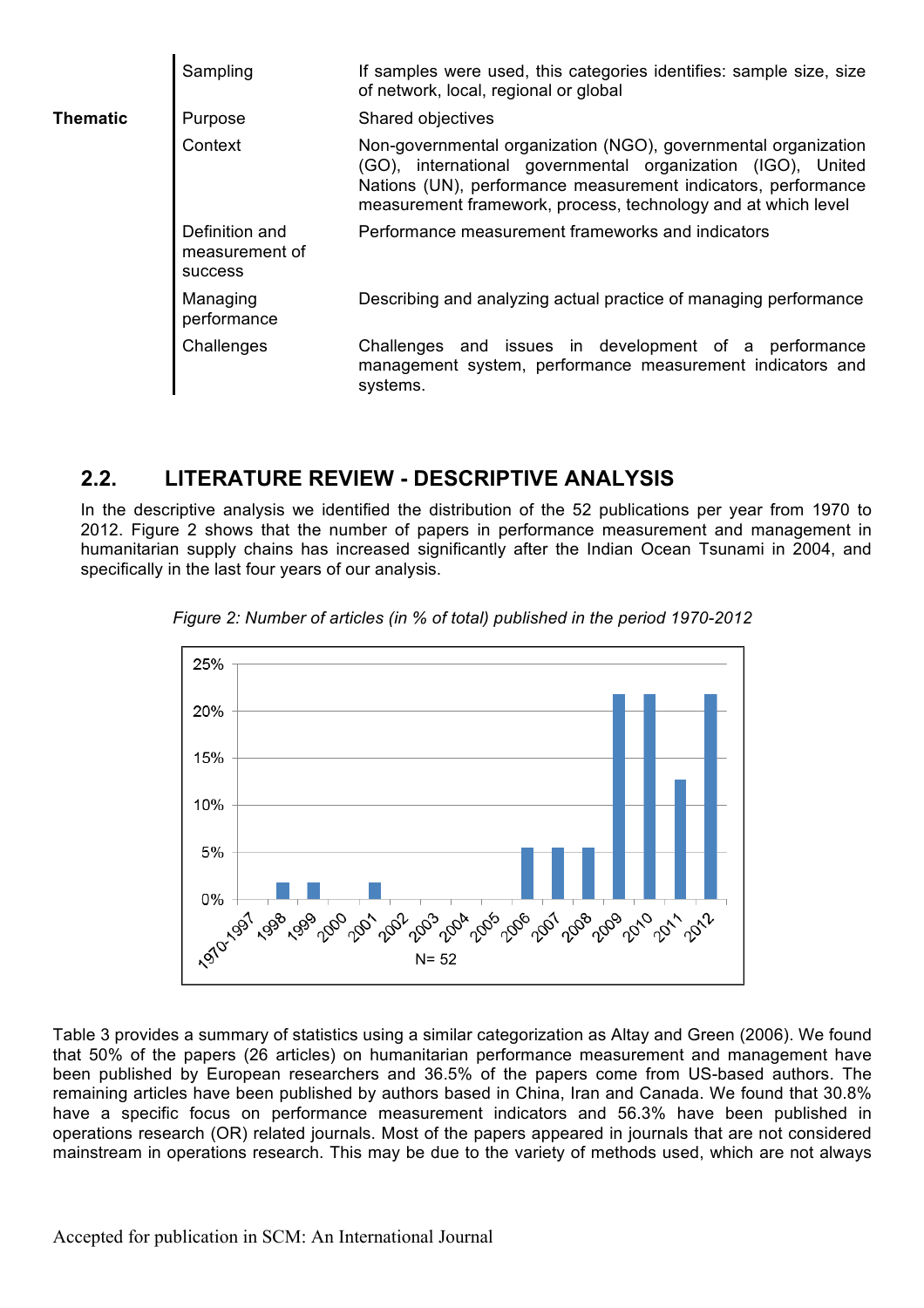suitable for specific operations research journals. The method most used to investigate the topic of performance measurement and management in humanitarian supply chains is case studies (e.g. the work of Van Der Laan et al. (2009); McLachlin et al. (2009) or de Leeuw (2010)). The novelty of the topic calls for exploratory research approaches and therefore it is logical that the majority of articles use case studies. Secondly, mathematical programming and stochastic programming are popular. Examples are Chang and Nojima (2001), who used a mathematical model to evaluate the transportation system after the Kobe earthquake in 1995, or Quiang and Nagurney (2012), who defined performance measurement indicators at the network level for the humanitarian supply chain sector. Furthermore, Medina-Borja et al. (2007) introduced Data Envelopment Analysis to facilitate an integration of indicators for evaluation. Blecken et al. (2009) focused on system dynamics approaches and used a process reference model to help humanitarian actors visualize and improve their processes as well as to identify performance indicators to measure the processes. In the area of performance measurement and management we only found one simulation study: Ertem et al. (2010) showed how to reduce the inefficiency due to errors and how to allocate resources appropriately in the procurement phase. Surveys are not very common and we expect that this is mainly due to time pressure that HOs are generally faced with (particularly in situations of a disaster), limiting willingness to cooperate on surveys.

|                                                                        | <b>All Journals</b> | <b>Operations research</b><br>related journals <sup>3</sup> | <b>Main stream operations</b><br>research journals <sup>4</sup> |  |
|------------------------------------------------------------------------|---------------------|-------------------------------------------------------------|-----------------------------------------------------------------|--|
| <b>Number of articles</b>                                              | 52                  |                                                             |                                                                 |  |
| <b>Author nationalities</b>                                            |                     |                                                             |                                                                 |  |
| <b>Europe</b>                                                          | 26                  | 19                                                          | 5                                                               |  |
| <b>USA</b>                                                             | 19                  | 13                                                          | 5                                                               |  |
| <b>Others</b>                                                          | 7                   | 5                                                           |                                                                 |  |
| <b>Publication time</b>                                                |                     |                                                             |                                                                 |  |
| 1970-2004                                                              | 3                   | 3                                                           | 0                                                               |  |
| 2005-2013                                                              | 49                  | 35                                                          | 11                                                              |  |
| <b>Methodology</b>                                                     |                     |                                                             |                                                                 |  |
| <b>Case studies</b>                                                    | 24                  | 18                                                          | 4                                                               |  |
| <b>Decision Theory</b>                                                 | $\overline{2}$      | 0                                                           | 2                                                               |  |
| <b>Review</b>                                                          | 7                   | 3                                                           | $\overline{2}$                                                  |  |
| <b>Simulation</b>                                                      |                     | 1                                                           | 0                                                               |  |
| <b>Mathematical programming</b>                                        | 6                   | 4                                                           | $\overline{2}$                                                  |  |
| <b>Stochastic programming</b>                                          | 4                   | 3                                                           |                                                                 |  |
| <b>System Dynamics</b>                                                 | $\overline{2}$      | 2                                                           | 0                                                               |  |
| <b>Survey</b>                                                          | 6                   | 6                                                           |                                                                 |  |
| <b>Research contribution</b>                                           |                     |                                                             |                                                                 |  |
| <b>Application</b>                                                     | 2                   | 0                                                           | 2                                                               |  |
| <b>Model</b>                                                           | 9                   | 6                                                           | 3                                                               |  |
| <b>Theory</b>                                                          | 4                   | 4                                                           | 0                                                               |  |
| Performance management scope                                           |                     |                                                             |                                                                 |  |
| <b>Performance indicators</b>                                          | 16                  | 9                                                           | 5                                                               |  |
| <b>Performance measurement</b><br>framework                            | 5                   | 4                                                           | 0                                                               |  |
| Performance management system to<br>improve performance and efficiency | 31                  | 24                                                          | 6                                                               |  |

| Table 3: Summary statistics-visualization based on Altay and Green (2006) <sup>2</sup> |  |  |
|----------------------------------------------------------------------------------------|--|--|

 $2$  Three publication are not subcategorized in operations research related nor in main stream operations research journals because two out of 52 articles are book chapter and one is a Master Thesis<br><sup>3</sup> The definition of operations research is not clearly cut (Altay and Green, 2006); we defined 'operations research related journals'

as journals that published work with the application of scientific methods but that are not declared as main stream operations research

<sup>&</sup>lt;sup>4</sup> Main stream operations research journals in our research study based on the classification of Altay and Green (2006) are i.e. Journal of the Operational Research Society, Production and Operations Management, International Transactions in Operational Research, Annals of Operations Research, Journal Global Optimization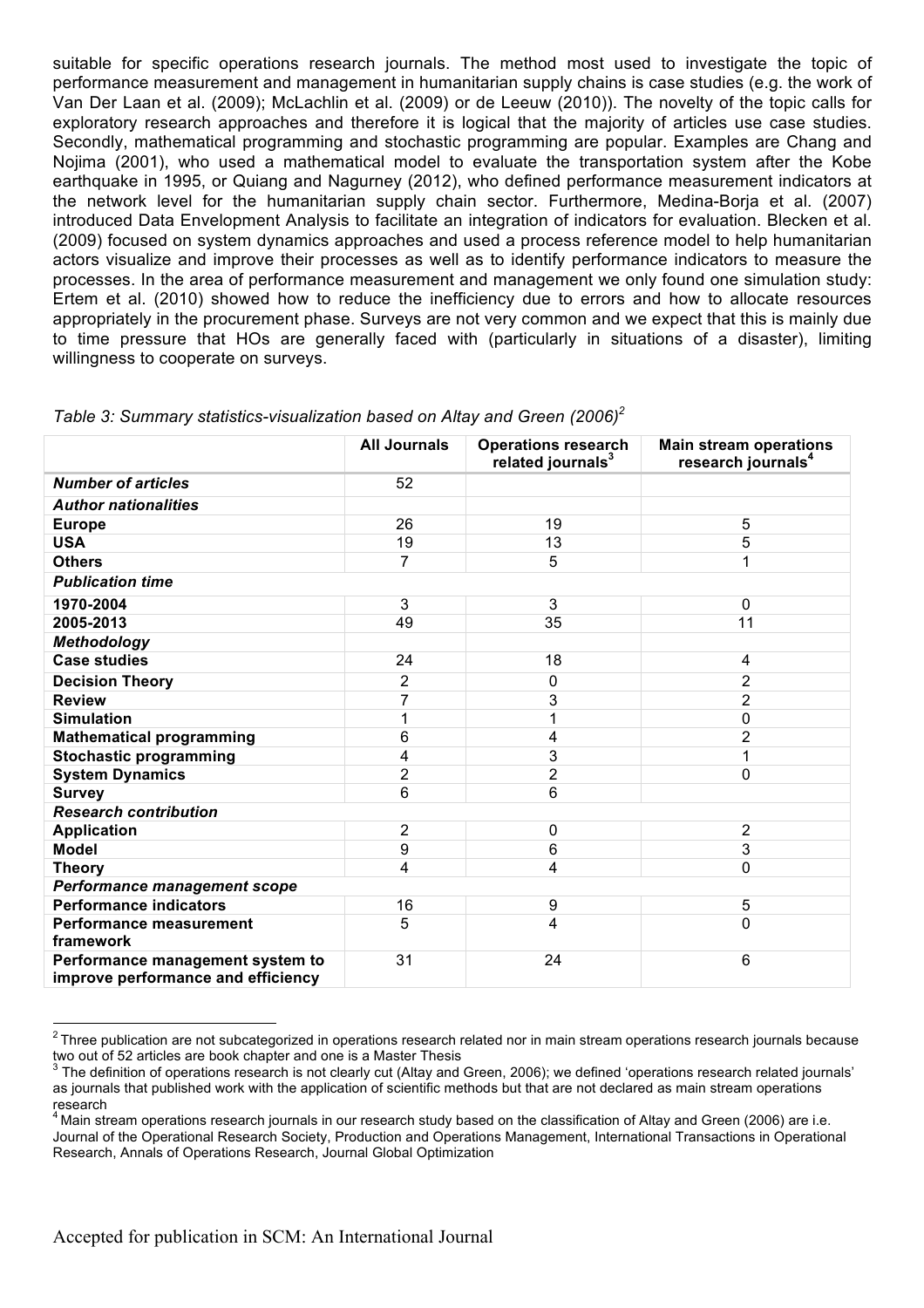Those papers discussing actual performance indicators typically present indicators that are only applicable to specific logistics processes and/or to specific humanitarian supply chain structures. 59.6% of the articles are targeting improvement-oriented approaches. These articles deal with improving and promoting efficiency and effectiveness in humanitarian supply chains, developing performance management frameworks and exploring manifold logistics concepts to achieve the best logistics performance. Only 9.6% of the articles illustrate the use of performance measurement frameworks to support indicator development and in particular the supply chain strategy of HOs. Most likely access to real data is hindered in such cases due to the HOs structure, the chaotic environment as well as the complexity of the humanitarian logistics structure (i.e. Pettit and Beresford, 2005; Thomas and Kopczak, 2007; Tufingki, 2006).

Figure 3 shows that most of the articles (44%) defined critical success aspects to provide an effective and an efficient humanitarian supply chain. In addition, 27 articles (36%) deal with managing performance in humanitarian supply chains. Less attention is paid to the development of indicators and frameworks. The last 15 articles (20%) introduce the different challenges that humanitarian supply chain actors are faced with.





# **2.3. LITERATURE REVIEW - THEMATIC ANALYSIS**

As a next step the articles were coded, analyzed and sorted according to the three categories: definition and measurement of success in humanitarian supply chains, managing performance in humanitarian supply chains, and challenges in humanitarian performance management. The complete articles were read to enable a judgment and categorization of the articles. Table 4 provides a thematic overview of the articles. Below we will discuss each category.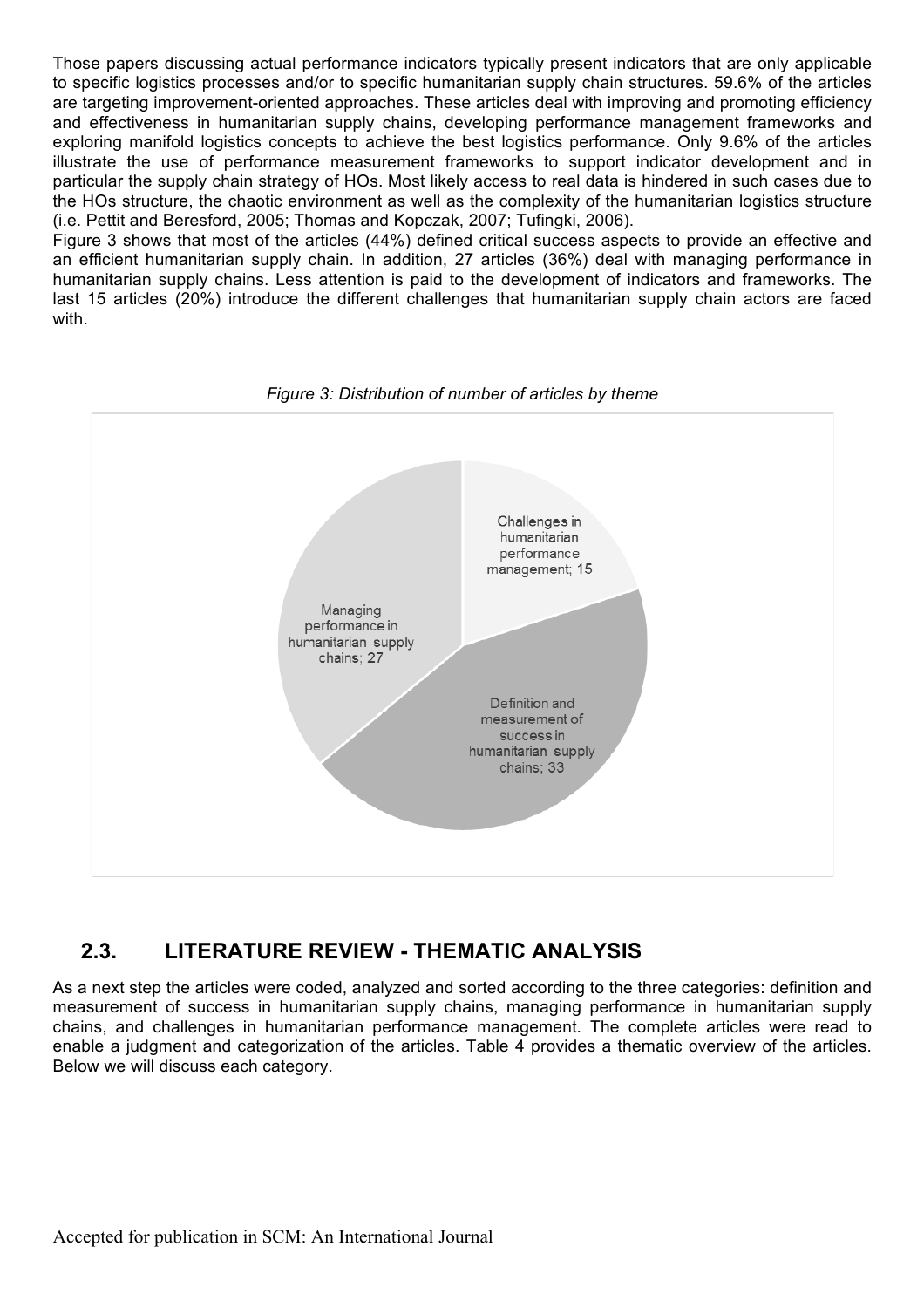| Year         | <b>Article</b>                      | <b>Definition and</b> | <b>Managing</b>    | <b>Challenges in</b> |
|--------------|-------------------------------------|-----------------------|--------------------|----------------------|
|              |                                     | measurement of        | performance in     | humanitarian         |
|              |                                     | success in            | humanitarian       | performance          |
|              |                                     | humanitarian          | supply chains      | management           |
|              |                                     | supply chains         |                    |                      |
| 1998         | Worm et al.                         | x                     | x                  |                      |
| 1999         | Ghafory-Ashtiany                    | x                     |                    |                      |
| 2001         | Chang and Nojima                    | x                     |                    |                      |
| 2006         | Davidson                            | $\pmb{\mathsf{x}}$    |                    | X                    |
| 2006         | Beamon and Kotleba                  | x                     | х                  | х                    |
| 2006         | Van Wassenhove                      | $\pmb{\times}$        |                    |                      |
| 2007         | Yi and Kumar                        |                       | x                  |                      |
| 2007         | Medina-Borja et al.                 | x                     | х                  | х                    |
| 2007         | Moe et al.                          | x                     | X                  |                      |
| 2008         | Beamon and Balcik                   | x                     | x                  | х                    |
| 2008         | <b>Balcik and Beamon</b>            |                       | x                  | x                    |
| 2008         | Lutz and Lindell                    |                       | $\pmb{\times}$     |                      |
| 2009         | Kumar et al.                        | X                     | x                  | х                    |
| 2009         | Kovács and Tatham<br>Blecken et al. | x                     | x                  | x                    |
| 2009         |                                     |                       | x                  |                      |
| 2009         | Schulz and Heigh                    |                       | x                  |                      |
| 2009         | Van der Laan et al.                 | $\pmb{\times}$        |                    | x                    |
| 2009<br>2009 | McLachlin et al.                    | X                     |                    |                      |
| 2009         | Oloruntoba and Gray                 | x                     |                    | x                    |
|              | Whiting and Ayala-<br>Öström        | X                     |                    |                      |
| 2009         | Maon et al.                         |                       |                    |                      |
| 2009         | Pettit and Beresford                | $\pmb{\times}$<br>x   |                    | x                    |
| 2010         | de Leeuw                            | x                     |                    |                      |
| 2010         | Blecken                             |                       |                    |                      |
| 2010         | Chandes and Pache                   | X                     |                    | x                    |
| 2010         | Scholten et al.                     | x                     | X                  |                      |
| 2010         | Salmerón and Apte                   |                       | x                  |                      |
| 2010         | Gatignon et al.                     | x                     |                    |                      |
| 2010         | Kovács and Tatham                   | $\pmb{\mathsf{x}}$    | X                  |                      |
| 2010         | Rongier et al.                      | x                     |                    |                      |
| 2010         | Egan                                | x                     | X                  |                      |
| 2010         | Abrahmsson et al.                   |                       |                    | x                    |
| 2010         | Ertem et al.                        | x                     |                    |                      |
| 2010         | Oloruntoba                          |                       |                    |                      |
| 2011         | Wild and Zhou                       | x                     | x                  |                      |
| 2011         | Tatham and Hughes                   | X                     |                    | X                    |
| 2011         | Rietjens et al.                     |                       | х                  | x                    |
| 2011         | Yang et al.                         |                       | x                  |                      |
| 2011         | Nikbakhsh and                       | x                     |                    | x                    |
|              | Zanjirani Farahani                  |                       |                    |                      |
| 2011         | Vitoriano et al.                    |                       | X                  |                      |
| 2011         | Medina-Borja and                    | x                     | X                  |                      |
|              | <b>Triantis</b>                     |                       |                    |                      |
| 2012         | Quiang and Nagurney                 |                       | х                  |                      |
| 2012         | Liang et al.                        |                       | x                  |                      |
| 2012         | Holguin-Veras et al.                | x                     |                    |                      |
| 2012         | Heaslip et al.                      |                       | $\pmb{\mathsf{x}}$ |                      |
| 2012         | Nagurney and Quiang                 | x                     |                    |                      |
| 2012         | Lin et al.                          | x                     |                    |                      |
| 2012         | Lodree Jr. Et al.                   |                       | X                  |                      |
| 2012         | Leow et al.                         |                       |                    |                      |
| 2012         | Parlak et al.                       |                       | х                  |                      |
| 2012         | Huang et al.                        | x                     |                    |                      |
| 2012         | Cozzolino et al.                    |                       | x                  |                      |

*Table 4: Overview of the articles from the systematic literature review<sup>5</sup>*

 $<sup>5</sup>$  Details of the 52 articles can be requested from the corresponding author</sup>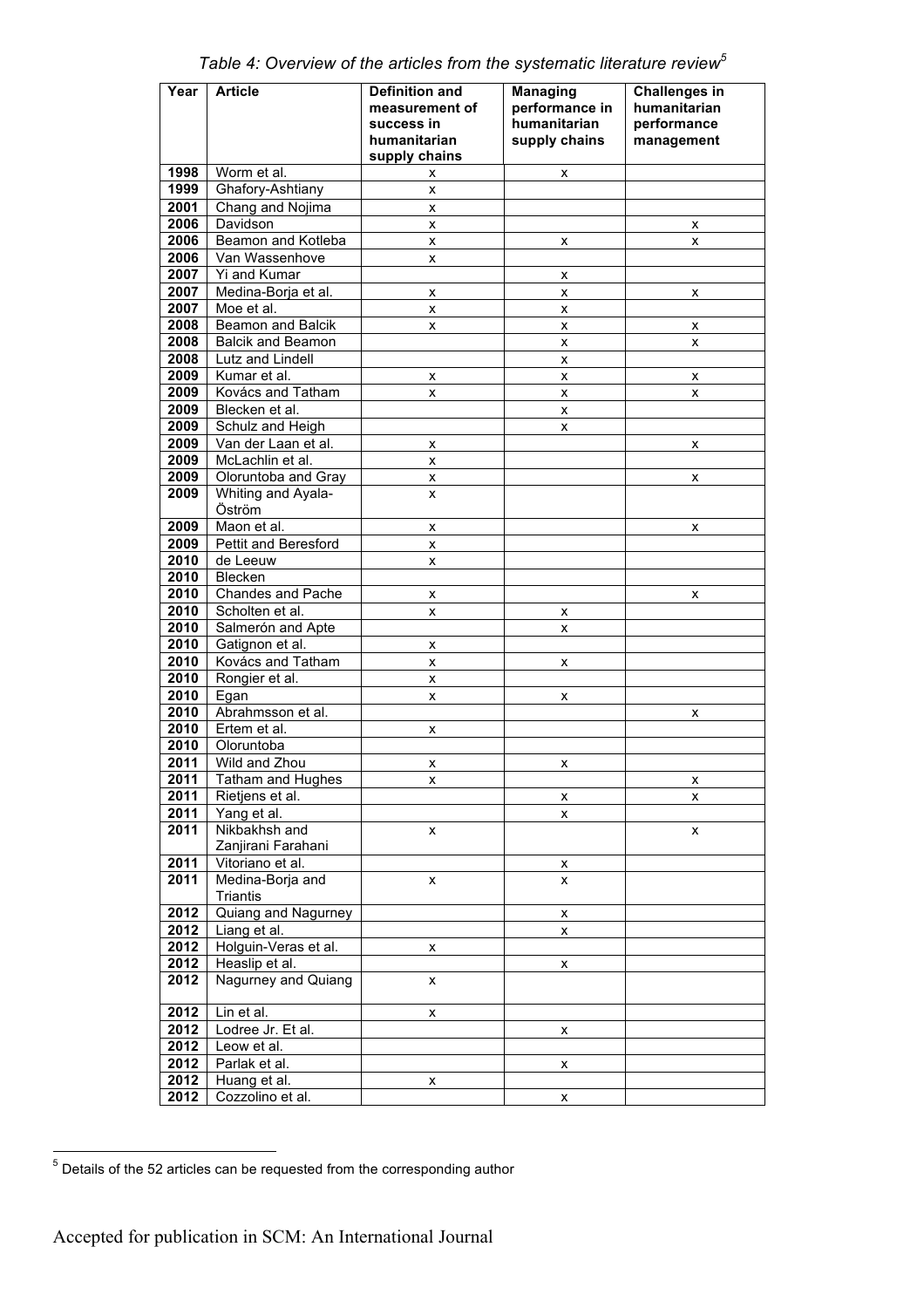### **Definition and measurement of success**

The first category focuses at the definition of measurement approaches and frameworks as well as the associated indicators. A first subset of papers discusses methods to ensure target performance levels. Cozzolino et al. (2012) for example considered the agile and lean concept to ensure effectiveness. Yang et al. (2011) suggested the adoption of RFID, sensor and network technologies in humanitarian logistics to optimize humanitarian relief operations. Other authors like Balcik and Beamon (2008) developed a simulation and modeling tool for facility location and stock pre-positioning decisions in a humanitarian relief chain responding to quick-onset disasters. A second sub set defines the frameworks and metrics. Medina-Boria et al. (2007) for example defined input and output criteria and measured the performance by applying Data Envelopment Analysis. A commonly applied method in the commercial sector, the Balance Scorecard (BSC) was modified by Moe et al. (2007) to evaluate natural disaster relief projects. De Leeuw (2010) defined indicators that can be adopted in the BSC to measure humanitarian supply chain performance. Instead of adapting an existing framework Beamon and Balcik (2008) developed a new performance measurement framework. Generally the approaches used to define and measure the performance of humanitarian supply chains are manifold. They are typically derived from operations research and economics research in commercial supply chains, such as Process Reference Models and the BSC, but also Data Envelopment Analysis.

### **Managing performance in humanitarian supply chains**

The second category focuses at the practice of managing performance in humanitarian supply chains. In this category actual humanitarian supply chain performance is evaluated and discussed. Recently, Holguin-Veras et al. (2012) for example evaluated the performance of humanitarian logistics structures after the Port-au-Prince earthquake and define three structure types for comparative purposes. Worm et al. (1998) analyzed the rapid response capabilities of tactical forces and tactical command teams using a so-called mission efficiency analysis (MEA). Chang and Nojima (2001) evaluated the network coverage and highway transportation accessibility after the Hyogoken-Nanbu Earthquake in 1995. Most of the other papers in this category are operations research related. For example Yi and Kumar (2007) used a meta-heuristic of ant colony optimization (ACO) to solve logistics cases in disaster relief activities, i.e. vehicle route construction and multi-commodity dispatch. Kumar et al. (2009) conducted an analysis to assess the performance of non-profit organizations, specifically focusing on how they managed their operation with limited resources and unlimited demand; furthermore they developed a framework that can be used by non-profit organizations to educate their staff in form of how they can use the resources more efficiently. The work of Ertem et al. (2010) focused on resource allocation and on avoiding inefficiencies in procurement of relief items. They proposed an auction-based framework where bidders (suppliers) and auctioneers (HOs) compete amongst each other in multiple rounds of the procurement auction. Rongier et al. (2010) illustrated a method that assist stakeholders in their decisions while carrying out a performance evaluation of the activities run during the crisis response operation.

### **Challenges in humanitarian performance management**

The challenges in managing performance are abundant. Characteristics of humanitarian supply chains are unique; improving organizational performance is typically not straightforward; performance indicators and measurement systems have not been widely developed and systematically implemented in the relief chain and data accuracy is an issue (Beamon and Balcik, 2008). According to Abrahamsson (2010) there are four challenging aspects related to analyzing and evaluating the performance of an emergency response system 1) value judgment 2) complexity of emergency response systems with regard to the context in which they operate 3) validity of information 4) limiting conditions under which the system operates in that specific situation. Determining the best way to evaluate organizational performance is generally a very complex problem due to these challenges. Beamon and Kotleba (2006) argue that various performance indicators exist for traditional commercial supply chains but that the distinct characteristics of the humanitarian relief environment may cause many of these to be inappropriate or irrelevant (e.g. customer indicators are typically irrelevant in a relief setting). Van der Laan et al. (2009) explored that the biggest challenge lie in data accuracy and the fact that the current set of performance indicators is not geared towards future improvement. Furthermore, staff typically does not have a proper qualification for tracking performance.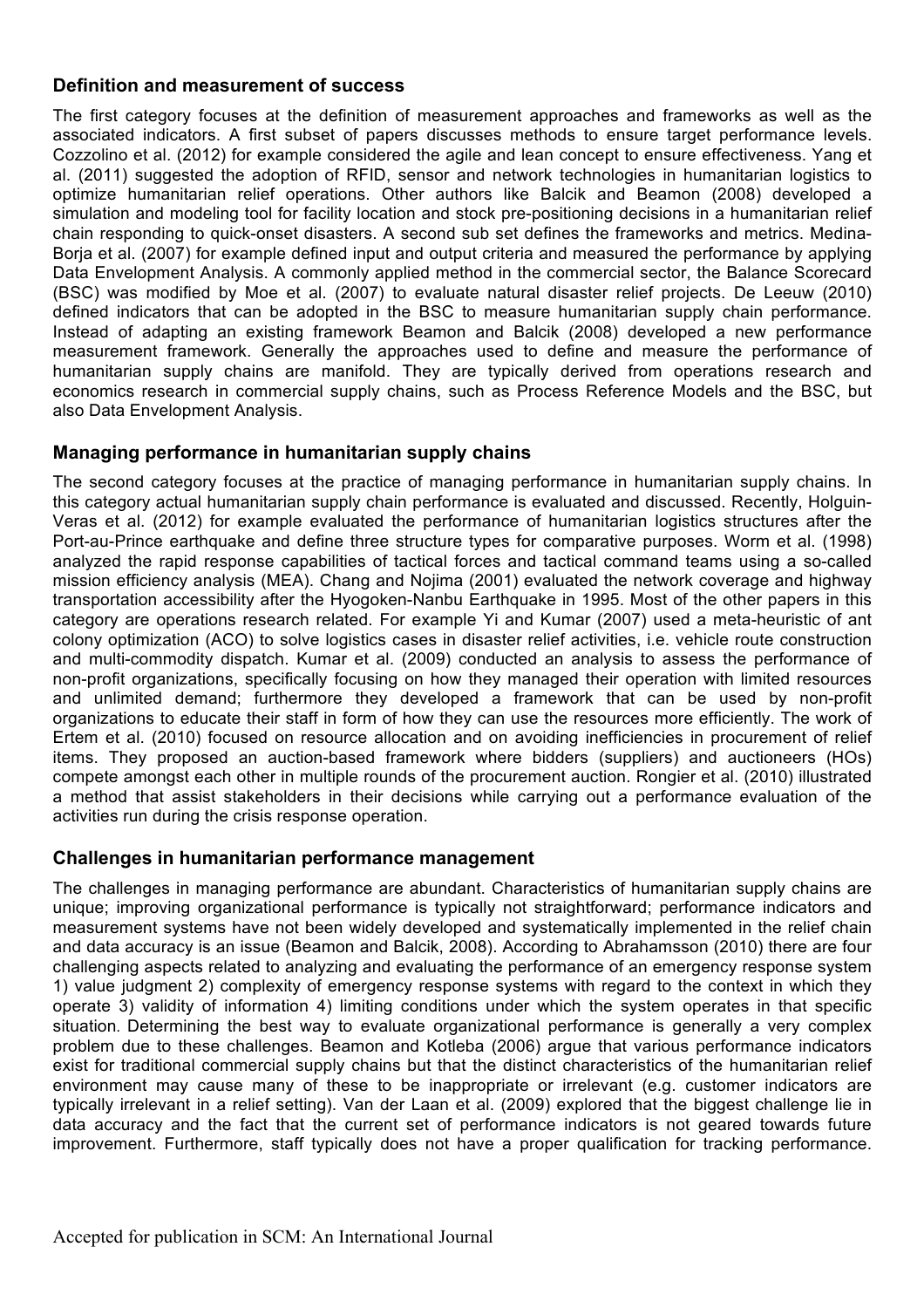However, one needs to account for culture too: Maon et al. (2009) identified the cultural differences between relief agencies and the disaster area as a key challenge to measure performance.

# **3. DISCUSSION**

**RQ.1** What is the current status of research on performance management and measurement in humanitarian supply chains?

In this research study we found a variety of approaches to performance measurement. One difficulty of performance measurement research efforts in humanitarian supply chains is that few have been empirically tested. For example, the often-cited paper of Beamon and Balcik (2008) does provide a new framework but not an overall empirical validation; a total of three indicators (annual cost, response time and maximum proportion of emergency orders cycle) were used in mathematical modelling of inventory in a relief operation. The frameworks of Schulz and Heigh (2009) and de Leeuw (2010) are based on the idea of the BSC and are based on actual input from practice but have not yet been tested in practice. Others have defined individual performance indicators to evaluate the service level or stock efficacy (Van der Laan, 2009) or to assess the procurement and distribution of relief items, which are matched to appeal coverage (Davidson, 2006) or to measure the network of humanitarian supply chain (Nagurney and Quiang, 20012; Quiang and Nagurney, 2012). Just relatively few HOs have actively contributed to different research projects that have been undertaken in the field performance management and measurement in humanitarian supply chains. For example IFRC participated in the study of Schulz and Heigh (2009) and Gatignon et al. (2010), MSF in the study of Van der Laan et al. (2009) and Red Crescent of Iran in the study of Ghafory-Ashtiany (1999). A second difficulty is that results-based management is often very complicated to achieve; the relationships among inputs, activities, short term outputs, midterm outcomes and long-term outcomes are often missing and difficult to ascertain. In the end humanitarian aid is about alleviating suffering but it is very complicated to identify and quantify the relation between supply chain performance aspects and the alleviation of suffering. Third, the distinction between internal and customer-related indicators raises the question of the suitability of adopting such indicators used by for-profit organizations to measure the success of supply chain activities in a post-disaster response situation. Fourth, HOs must also ensure that appropriate information be readily available to meet the demands of the donor community. In such situations the use of standard indicators is often unsatisfactory as they often do not adequately account for all the cultural nuances impacting activities (Tatham and Hughes, 2011). All in all we can posit that there is still a long way to go in research on measuring performance in humanitarian supply chains, particularly when comparing the status with commercial supply chains.

*RQ.2* How useful are the reported indicators and frameworks to measure performance in the humanitarian supply chain?

The indicators we identified do not cover all aspects of a humanitarian supply chain equally. We identified that the most developed key performance indicators can be classified at *organizational* and *process level*. Performance indicators at *network* and *project level* are rare. The *organizational level* (e.g. Davidson, 2006; Blecken et al., 2009; Schulz and Heigh, 2009) measures the achievement of the target of an organization e.g. donations and represents their strategy. The *network level* (e.g. Quiang and Nagurney, 2012) is characterized by knowing and understanding the strategy of the complete supply chain network. It deals with measuring the common targets of the overall supply chain network by applying a common method. At the *project level* (e.g. Moe et al., 2007) each process of the project can be measured. The project in the humanitarian supply chain can be subdivided in three categories based on the phases for the disaster management preparation, immediate response and reconstruction (Kovács and Spens, 2007). At the *process level* (e.g. Van der Laan, 2009; de Leeuw, 2010; Gatignon et al., 2010) the logistics processes are measured, e.g. transportation, warehousing and inventory management.

The *network level* seems to be a challenging issue for the humanitarian supply chain sector due to a lack of collaboration and coordination between organizations in this sector (Nagurney and Quiang, 2012). Common goals of the overall supply chain network are relevant to determine performance indicators and these require that the members of the supply chain network have similar key success factors. Three articles present the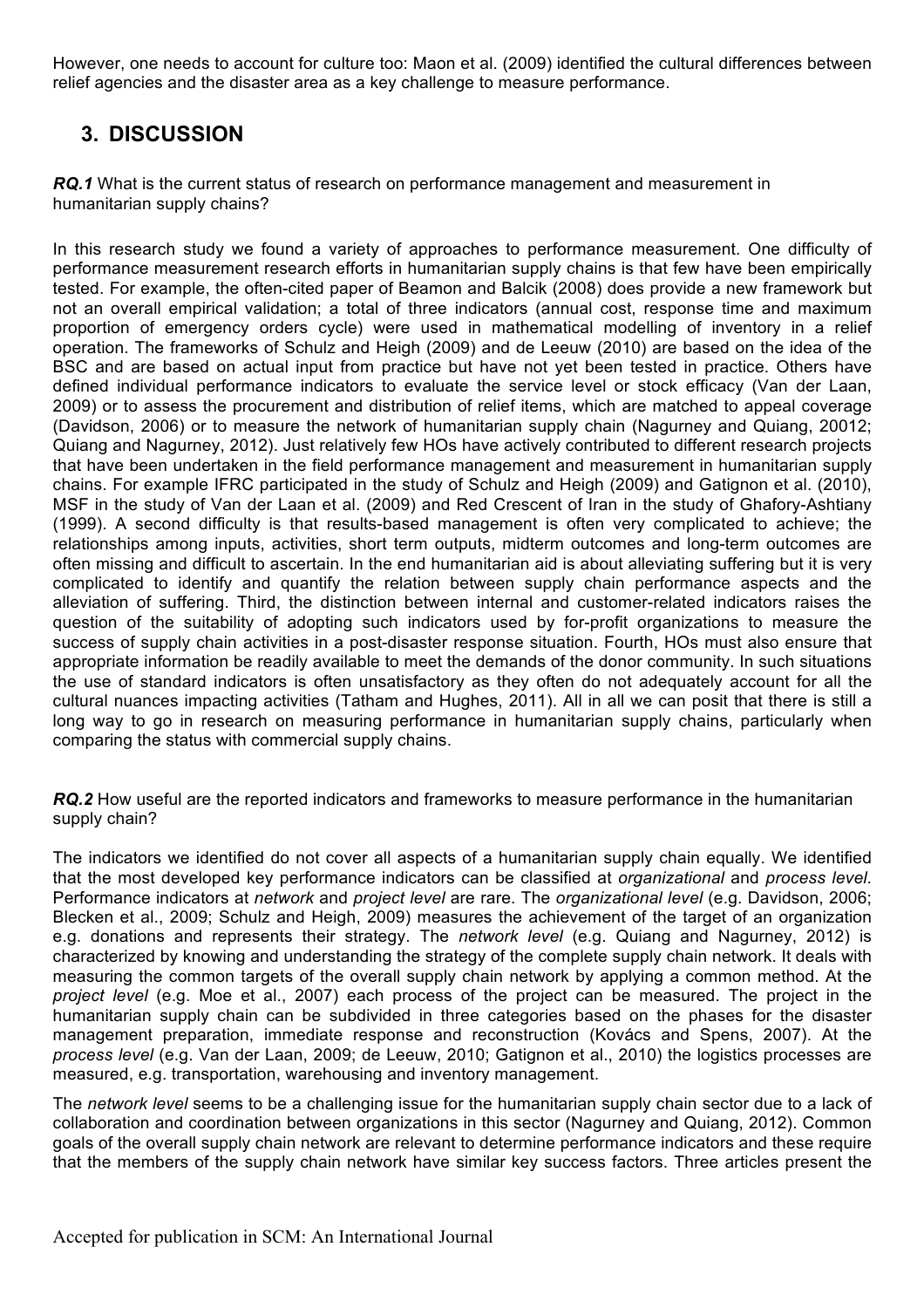BSC (McLachlin et al., 2009; Schulz and Heigh, 2009; de Leeuw, 2010) as a managerial tool that can be adopted in a humanitarian supply chain setting to fill this gap.

Gunasekaran and Kobu (2007) identified performance indicators common in the commercial sector. We used this overview to compare our 94 humanitarian supply chain performance indicators. The comparison shows that the following commercial supply chain performance indicators can be observed in the humanitarian supply chain: bid management cycle time, capacity utilization, delivery reliability, forecasting accuracy, inventory costs, labor efficiency, lead time for procurement, overhead cost, stock out cost, and transportation cost. Although there are many performance indicators applicable to traditional commercial supply chains, the distinct characteristics of the humanitarian relief environment may cause many of these to be inappropriate or irrelevant to a humanitarian environment. On a more general note, we observed an emphasis on delivery indicators, in particular delivery costs and delivery times.

We then used the performance measurement evaluation aspects of Caplice and Sheffi (1995) to evaluate the indicators in table 5. Caplice and Shefii (1995) developed six criteria to evaluate performance measurement systems that are used in organizations to assess their logistics performance. First, a performance measurement system should involve all stakeholders, as well as all institutions (comprehensive), secondly it has to capture all activities and indicators that weight the current and future logistics performance (causally oriented). Furthermore a performance measurement system should be connected to a reward system and give an overview of the overall organization strategy (vertically integrated), and it should consider all activities as well as departments along a process (horizontally integrated). Finally a performance measurement system should recognize and allow for trade offs between the different dimensions of performance (internally comparable), it should guide decision makers to take the right action and be understandable (useful) (Caplice and Sheffi, 1995).

Using these as a guideline we concluded that the overview in table 5 does not capture all stakeholders or constituencies; stakeholders such as media, military or the host government (see Oloruntoba and Gray, 2006) are typically not covered. Secondly, it is not causally oriented because the illustrated indicators focus on one-dimensional management and it ignores the beneficiaries' perspective to measure the output. The indicators presented in table 5 do not underline the three phases for disaster management: there is a clear distinction between preparation, immediate response and reconstruction (Lee and Zbinden, 2003; Kovács and Spens, 2007). The overview (table 5) furthermore does not show a connection to the overall supply chain strategy of an organization in a humanitarian setting, therefore it is not vertically integrated. To have a vertically integrated performance measurement system it should cover the vision of HOs such as mission effectiveness or financial sustainability (Van der Laan 2009; Van Wassenhove, 2006; Kovács and Spens, 2007). The overview in table 5 is horizontally integrated because it includes all supply chain activities, functions as well as departments, including inventory management, transport and capacity planning, information management and technology utilization; procurement and human resource management. However, some indicators such as risk indicators or a volatility index are missing. However it does not easily allow for tradeoffs between performance dimensions, such as conflicting interest between donors and beneficiaries or donors and HOs. All the indicators are internally focused on aspects related to procurement and distribution processes. Therefore it is useful at the process level where the decision maker have to take action at the process level.

A performance measurement system should help to guide humanitarian aid actors in their decision making, help improve the effectiveness and efficiency of relief operations and show the performance of the supply chain while increasing transparency and accountability of operations (Beamon and Balcik 2008). In summary, the measurement indicators as presented in table 5 only provide a partial picture and do not support HOs sufficiently in developing appropriate performance indicators for their supply chains. Starting from a process perspective seems to be a logical choice to achieve this, similar to the SCOR model which was used as a basis in the Gunasekaran and Kobu (2007) paper.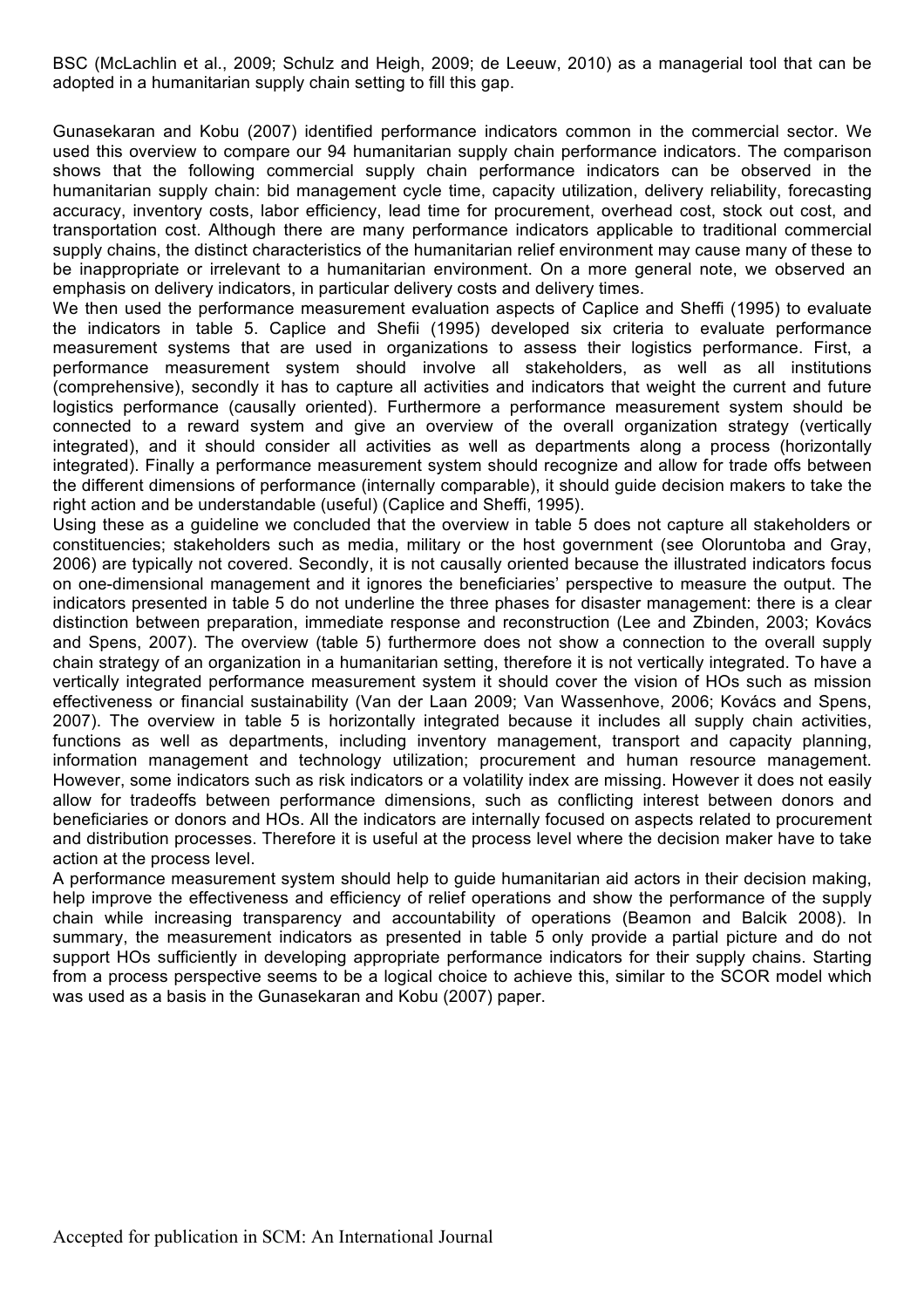*Table 5: Performance indicators used in humanitarian supply chains based on Gunasekaran and Kobu (2007)*

|                        | <b>Performance indicators</b>                                                                                                                                                                                                                                                                                                                                                                                                                                                                                                                                                                                                             |                                                                                                                                                                                                                                                                                                                                                                                                                                                                                                                                                                                                                                 |  |
|------------------------|-------------------------------------------------------------------------------------------------------------------------------------------------------------------------------------------------------------------------------------------------------------------------------------------------------------------------------------------------------------------------------------------------------------------------------------------------------------------------------------------------------------------------------------------------------------------------------------------------------------------------------------------|---------------------------------------------------------------------------------------------------------------------------------------------------------------------------------------------------------------------------------------------------------------------------------------------------------------------------------------------------------------------------------------------------------------------------------------------------------------------------------------------------------------------------------------------------------------------------------------------------------------------------------|--|
| Phases in supply chain | <b>Financial</b>                                                                                                                                                                                                                                                                                                                                                                                                                                                                                                                                                                                                                          | <b>Nonfinancial</b>                                                                                                                                                                                                                                                                                                                                                                                                                                                                                                                                                                                                             |  |
| Plan                   | Appeal coverage [3]<br>Financial efficiency [3]<br>Management expenses per Household [4]<br>Fundraising expenses per household [4]<br>Management expenses as % of total expenses [4]<br>Operations management [10]<br>Donor management [10]<br>Financial network performance measure [15]<br>Resources [5]<br>Deviation from unit budget [8]<br>Deviation from project budget [8]<br>Service turnover versus plan [8]<br>Inventory turns [9]<br>Income from the community [13]                                                                                                                                                            | Total length of highway open [1]<br>Area distance-based accessibility [1]<br>Total distance-based accessibility [1]<br>On time reporting [8]<br>Supply chain adaptability [6]<br>Staff development [8]<br>Actual project time versus planned<br>project time <sup>[8]</sup><br>Image $[10]$<br>Partner management [10]<br>Innovation [10]<br>Network robustness measure [15]<br>Unified network performance measure<br>$[15]$<br>Supply chain network performance<br>measure [15]<br>Dynamic network efficiency [15]<br>Synergy measure [15]<br>Volunteer hours [9]<br>Capacity creation [13]<br>Human resources efficiency [6] |  |
| <b>Source</b>          | Donations per household [4]<br>Federated income per household [4]<br>Fund raising expenses per dollar of monetary/public<br>contributions [4]<br>Stocks managed by service agreements [8]<br>Available stock capacity to supply 5,000 families in 48 h<br>(segmented by ownership of stock) [8]<br>Available stock capacity to supply 15,000 families in 14<br>days [8]<br>Relief stock turnover rate [8]<br>Average procurement cost per transaction [8]<br>Fundraising (income generating) and development<br>resources [13]                                                                                                            | Fill rate announcement queue [12]<br>Fill rate allocation share among bidders<br>$[12]$<br>Demands can be satisfied [14]<br>Demands cannot be satisfied [14]<br>Assessment accuracy [3;6]<br>OS utilisation [6]<br>Accuracy of stock records [7]<br>Procurement transactions using<br>Humanitarian Logistics Software [8]                                                                                                                                                                                                                                                                                                       |  |
| <b>Deliver</b>         | Donation-to-delivery-time [3]<br>Output [5]<br>Flexibility [5]<br>Cost efficiency [6]<br>Stock efficacy [7]<br>Cost recovery [8]<br>Average warehouse cost per $m^2$ stored [8]<br>Average % of transport cost of total order cost for airfreight<br>[8]<br>Average % of transport cost of total order cost for other<br>transport mode [8]<br>Value of good sent [9]<br>Donation amounts going directly to the clinics versus the<br>total amount of money donated [9]<br>% of appeal items mobilized & delivered at 2 months [11]<br>Operations total costs at 2 months [11]<br>% logistics costs at 8 months (items+transport+storage) | OSOR (order stock out of risk) [2]<br>Order fulfilment cycle time [6]<br>Order fulfilment rate [6]<br>On time delivery [6]<br>Realised service level [7]<br>Delivery performance [8]<br>Orders with agreed delivery time in days<br>[8]<br>Monthly reports to customers on time [8]<br>Operational vehicles using IT software<br>fleet wave [8]<br>Product/donation velocity [9]<br>Customer satisfaction [9]<br>Number of people served in all facilities<br>[9]<br>Number of people who participate in<br>education programs provided [9]<br>Product and service level [10]<br>Customer relationship (to donors) [10]         |  |
|                        | value) [11]<br>Cost to deliver relief packages per family at 2 months [11]<br>Cost to deliver relief packages per family at 8 months [11]<br>Efficiency [16]<br>% goods delivered from the region [11]                                                                                                                                                                                                                                                                                                                                                                                                                                    | Customer relationship (to intermediaries)<br>$[10]$<br>Customer relationship (to beneficiaries)<br>$[10]$<br>Families receiving at least partial<br>packages by 2 months [11]<br>Average no. of families served by day<br>$[11]$<br>Days to activate and to end supply chain<br>[11]<br>Order lead time (requisition to delivery) in<br>days [11]                                                                                                                                                                                                                                                                               |  |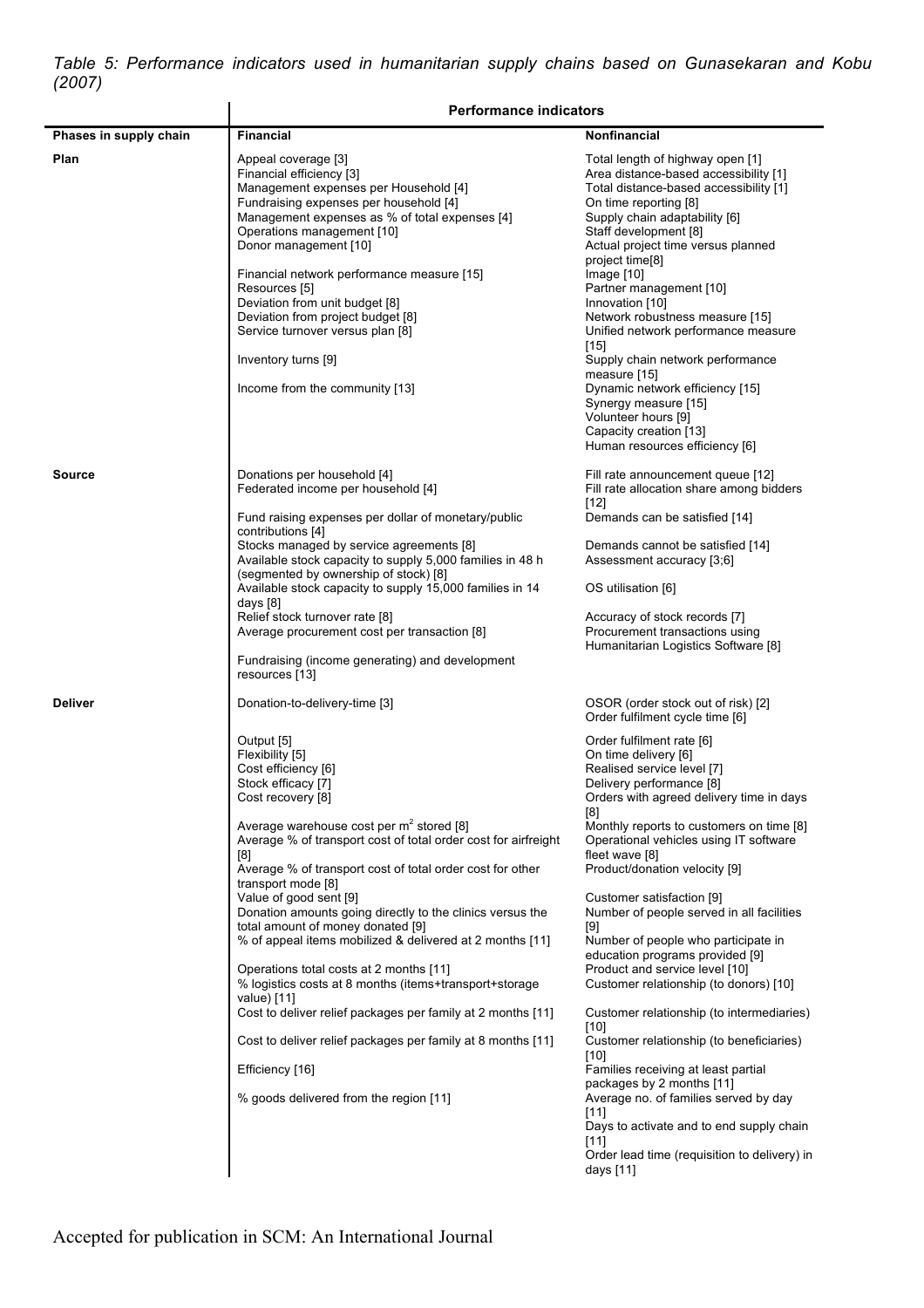Average distance of relief items (km) to families [11] Outputs of the service delivery process  $[13]$ Outcome Achievement [13] Efficacy [16] Equity [16]

**Soure:** [1] Chang and Nojima (2001); [2] Beamon and Kotleba (2006); [3] Davidson (2006); [4] Medina-Borja et al. (2007); [5] Beamon and Blacik (2008); [6] Blecken et al. (2009); [7] Van der Laan (2009); [8] Schulz and Heigh (2009); [9] Kumar et al. (2009); [10] de Leeuw (2010); [11] Gatignon et al. (2010); [12] Ertem et al. (2010); [13] Medina-Borja and Triantis (2007); [14] Quiang and Nagurney (2012); [15] Nagurney and Quiang (2012); [16] Huang et al. (2012)

*RQ.3* What challenges need to be overcome in designing and disseminating performance measurement in the humanitarian supply chain?

Based on the literature review we identified four key challenges in designing and disseminating performance measurement in the humanitarian supply chain. The first is to *align metrics with satisfaction of the donor*. Due to the expansion in the humanitarian sector and the competitive environment, HOs more and more compete for scarce donor resources (Lindenberg, 2001). In the commercial sector, it is commonplace to benchmark performance against other sectors and to develop strategic approaches to align organizational performance (which is typically financially oriented) and supply chain processes (Egan, 1998). In the humanitarian sector, performance indicators towards donors frequently focus on financial indicators in order to link activities in the field back to the donor communities or relevant stakeholder groups whose role is to ensure transparency and correct stewardship of funds (Tatham and Hughes, 2011). Therefore it is necessary to link non-financial performance outcomes to metrics that donors can relate to.

The second challenge, related to the first, is determining *meaningful indicators*. One of the key challenges in the humanitarian sector is in the difficulties related to the connecting measurement of outcomes to impacts in humanitarian relief. The HOs strive to measure performance on inputs rather than outputs like in the nonprofit organizations (Beamon and Balcik, 2008). Relating outputs to impacts in the commercial sector is typically easier to achieve than in the humanitarian sector. For example, it is fairly straightforward to identify the impact of stock turns on Returns on Investment but it is difficult to identify what the impact is of stock turnover on alleviating suffering – a key objective of humanitarian aid. The BSC is the most commonly applied performance measurement tool in the commercial sector (Neely 2005). It is therefore not a surprise that the BSC has been suggested as a possible tool for HOs. However, the BSC provides little guidance for a balanced selection of indicators; in fact, many BSCs are not balanced at all. From the commercial sector we know that 70% of BSC operations fail due to poor design and poor execution (Neely and Bourne, 2000) and that may be more problematic in the humanitarian sector.

The third challenge is to apply performance measurement with the objective to *foster learning and training* of employees at every level or organizations. This enables HOs to evaluate and monitor processes as well as educate managers in knowing how to implement effectively their strategies into practice. Unfortunately many are lacking the proper qualifications for tracking performance (Van der Laan, 2009) so fostering learning and training is pivotal to develop humanitarian operations in an efficient and effective way (Maon et al., 2009; Kovács and Tatham, 2009).

The fourth key challenge is the poor *data accuracy and availability*. Non-profit organizations have difficulties to capture robust data in a complex and chaotic environment with a destructed information and communication network (Van der Laan, 2009; Tatham and Hughes, 2011). In many countries consumption data are inaccurate, not reflecting real demand because the supply pipeline has not always been full and drug use has not always been rational (Van der Laan, 2009). Capturing the essential information efficiently and effectively is key to the success of any performance measurement endeavor.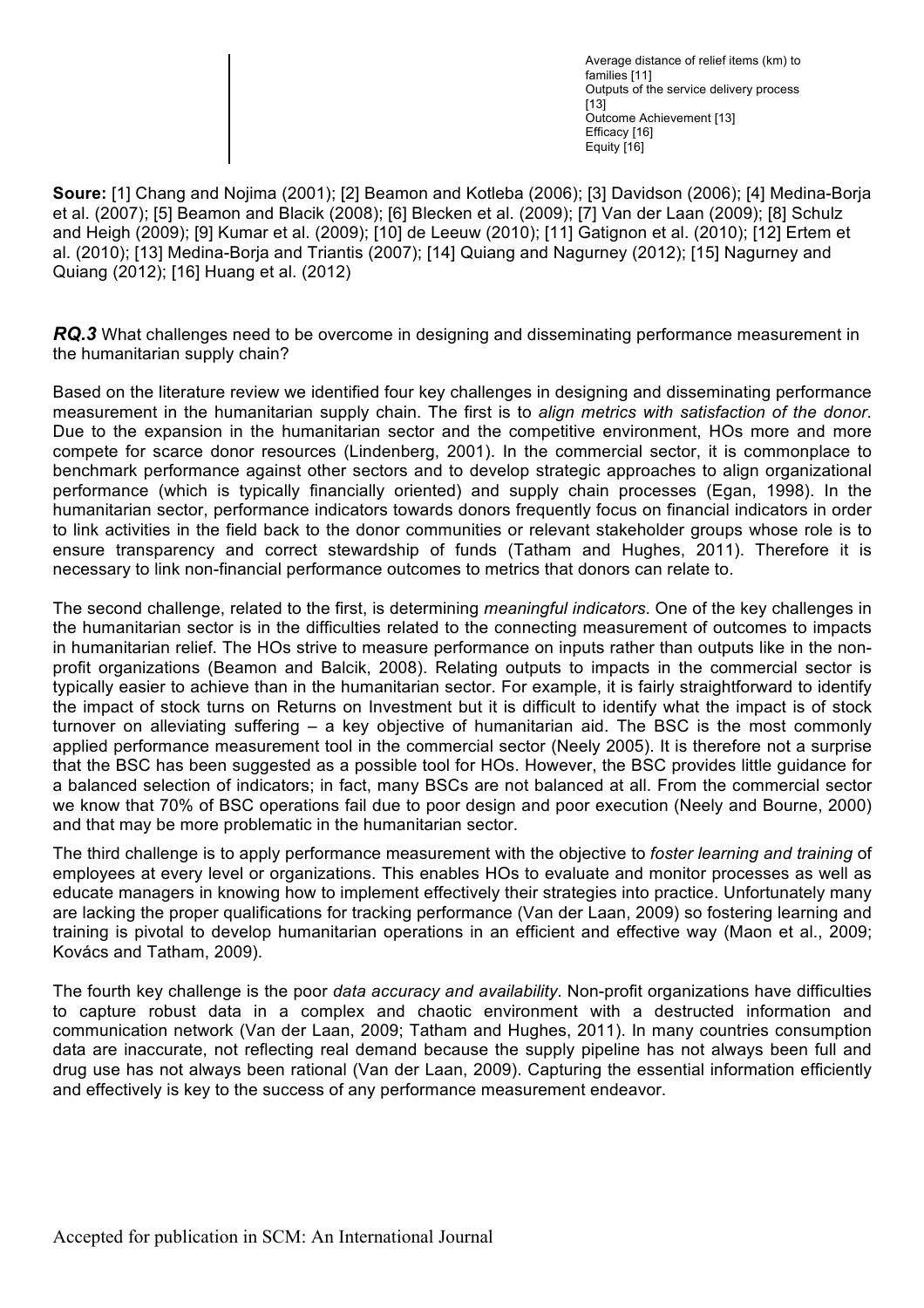## **4. TOWARDS A PERFORMANCE MEASUREMENT FRAMEWORK**

Many papers show that good implementation of performance measurement is key to reaping the organisational benefits from performance measurement and management (de Leeuw and Van den Berg, 2011). Implementation of performance management is defined as putting the performance management system and procedures in place (Bourne et al., 2000) and should be handled as a part of an organization wide project (Bourne, 2005; Bourne et al., 2005). Effective performance measurement and management should be an on-going and continual learning process, which is characterized by ingrained practices and a resistance to radical change programmes (Cheng et al., 2006). The following implementation success factors can be highlighted here based on our literature review. We subdivided them in internal success factors and external success factors:

- Internal success factors that foster use of performance measurement are top management support (Medina-Borja et al., 2007; Pettit and Beresford, 2009; de Leeuw, 2010; Rietjens et al. 2011), availability of appropriate training and learning in performance measurement (Van Wassenhove, 2006; Kovács and Tatham, 2009; Maon et al. 2009; Holguin-Veras et al., 2012; de Leeuw, 2010), selecting and determining useful indicators (Kumar et al. 2009; Van der Laan et al., 2009; Chandes and Paché, 2010), availability of appropriate information systems (Worm et al., 1998; Davidson, 2006; Balcik and Beamon, 2008; Beamon and Balcik, 2008; Van der Laan et al., 2009; Tatham and Hughes, 2011); fit with ethical and cultural aspects of a country (McLachlin et al., 2009; Wild and Zhou, 2011). The latter has to be considered with caution because of the presence of heterogeneous groups of people working in the field. For that reason implementing guidelines need to be established accounting for cultural as well as education backgrounds of the people in the field.
- External success factors that need to be accounted for when implementing performance measurement are first of all the media. It will have a strong impact on the achievement of goals, for example sudden onset disasters are mostly over-financed (Van Wassenhove, 2006) which may affect the performance negatively in terms of efficiency. A further factor to take into account is that logistics typically is not very powerful in a humanitarian organization; it is therefore necessary to encourage logistics in humanitarian aid (Whiting and Ayala-Öström, 2009). A fundamental success factors is coordination of HOs (Ghasfory-Ashtiany, 1999; Maon et al. 2009; Scholten et al., 2010; Nagurney and Quiang, 2012; Holguin-Veras et al., 2012): the need for coordination with other humanitarian relief organizations may complicate the implementation of performance measurement.

Based on the systematic literature review we have developed the following guideline for developing and implementing appropriate performance measurement. First of all, a performance measurement framework in humanitarian supply chain settings needs to consider the regional, country and global level for each part of the disaster management cycle. Typically, HOs are strongly country-focused yet several have a strong regional and global presence as well. Each level may perform different activities and this needs to be reflected in a performance measurement framework. The framework also needs to reflect a short-term and long-term perspective of performance management and measurement (Blecken, et al., 2009; Tatham and Hughes, 2011). Furthermore it should be possible to relate indicators to the goals/objectives that reflect the supply chain strategy of the HOs as determined and expressed by the strategic management of HOs. As argued before, performance measurement should be process-oriented, which implies that it should include 1) input factors which consist of financial aspects (i.e. monetary or in-kind donations), managerial and technical resources (i.e. warehouse or communication equipment) that are needed to have effective activities as well as processes. 2) Processes/activities in the humanitarian supply chain that encompass a variety of tasks such as inventory management, distribution of relief items, warehouse management, procurement of relief items construction activities, fleet management or transportation. 3) The outputs that illustrate the measurable results of the activities delivered in form of relief items or services. 4) The outcomes, which are the expected results of producing the planned output and which show the realization of the ultimate goals and objectives. 5) The impact, which is in fact the core of humanitarian aid. Unfortunately the impact of humanitarian intervention, advocacy, coordination capacity building is difficult to measure. However, impact indicators (such as mortality rate, or severity and intensity of a disaster situation) are crucial for donors; based on knowing the impact donors can choose what to fund and can develop their policies. Impact indicators in fact play a dominant role in guiding disaster preparedness and planning response by national government (Hofmann et al., 2004).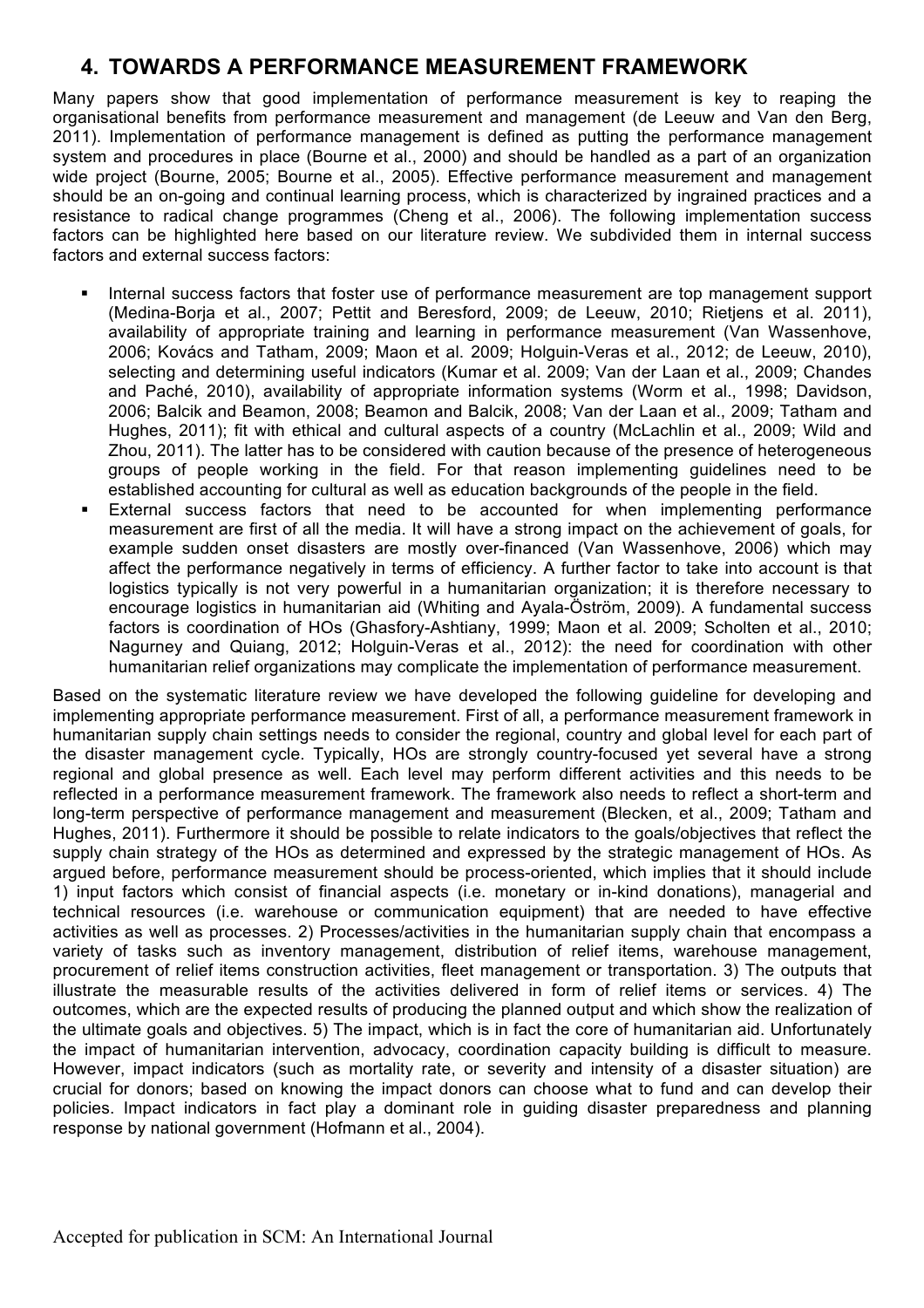The results of all these factors lead to transparency and accountability. Accountability towards stakeholders can be demonstrated because of learning from experiences and documentation. Despite the challenges inherent in implementing change programmes, modern organizations need to respond more effectively to changing external and internal environments and organizational learning has become an important strategic focus (Cheng et al., 2006). Learning means learning from past experiences and appropriate performance indicators are an essential part of this. This depends on the capabilities and training of the involved staff, collaboration, operations and process management (e.g. recognizing supply chain management as a central topic in preparedness) effective coordination, cross learning possibilities (learning from commercial and humanitarian organizations) and corporate social responsibilities (Van Wassenhove, 2006). Perceived benefit does not mean profit in the humanitarian supply chain sector like it does in the commercial sector. For that reason it is necessary to focus our attention more on spending donations in an effective way, thus helping and providing aid to affected people in an efficient and effective manner. Furthermore appropriate indicators will result in improved control and management of decision-making (Beamon and Balcik, 2008).

*Figure 4: Guideline for developing an appropriate performance measurement framework (summarized based on the findings of the systematic literature review (table 4) as well as Hofmann et al., 2004, Buckmaster, 1999 and Crawford and Bryce, 2003)*



## **5. A FUTURE RESEARCH AGENDA FOR PERFORMANCE MANAGEMENT AND MEASUREMENT IN HUMANITARIAN SUPPLY CHAINS**

From the discussion above we conclude that the field of performance measurement and management in humanitarian supply chains is still in its early stages: for example, though we found many different performance indicators and frameworks literature is inconclusive about which ones are best applicable in which situation. A framework and the resulting indicators should be comprehensive, sufficiently complex to contain all the main features of the organization - but at the same time flexible, enabling modifications by those who will work with them (Michelli and Kennerly, 2005).

Our systematic literature review gives insights into the conceptual idea of performance measurement and management and provides leads to new research directions. Below we summarize a future research agenda around four aspects.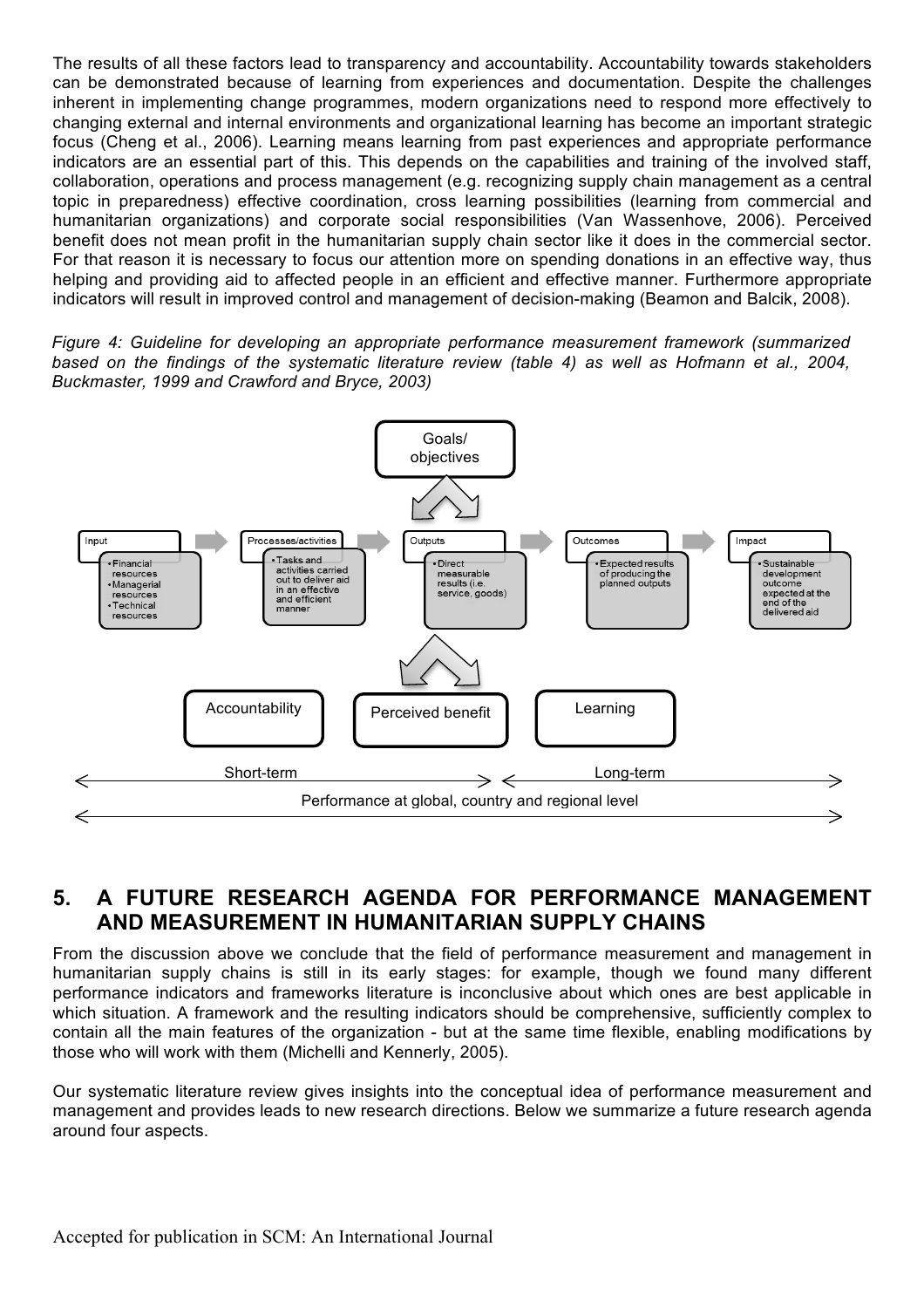#### § *Development of a common performance measurement framework*

Currently different performance measurement frameworks in the humanitarian supply chain exist (e.g. Beamon and Balcik, 2008; Schulz and Heigh, 2009; de Leeuw, 2010) that are not tested nor used in practice. So far the humanitarian supply chain sector has not seen the emergence of one or a few common performance measurement frameworks similar to what the commercial sector has seen (see for example Neely, 2005). Therefore, a common performance measurement framework has to be established that is easily understandable and manageable. This framework should include standardized, comparable indicators based on common input, and needs to be focused on impact. The framework should support the goals of performance measurement and identify directions for organizational change. This leads to the following research question:

**RQ1: What is an appropriate performance measurement framework for humanitarian supply chains and what are associated performance indicators?**

#### § *Initiating the performance improvement cycle*

One of the key goals of measuring performance is to induce improvement. Performance indicators are required to establish a culture of improvement and accountability for improvement in humanitarian supply chains. Performance measurement needs to be part of an integrated improvement cycle within the focal organization as well as focused on its key stakeholders. This will also allow for measuring, monitoring and improving performance across the network. The focus of the employees should be on supporting the improvement rather than spending a large amount of time on monitoring (Johnston et al., 2002). Attention for implementation aspects is key, for example for the influence of performance measurement on the understanding and motivation of individuals in the HOs (Hall, 2008; de Leeuw and Van den Berg, 2011). We therefore need a better understanding how performance measurement and management can support an improvement cycle in HOs. This obviously requires the availability of sufficient data as an enabler. This leads to the following research question:

#### **RQ2: How to set up and implement a continuous performance improvement cycle in humanitarian supply chains?**

§ *Developing appropriate information technology (IT) to support performance management* Improved information flow in humanitarian organizations is necessary to facility performance management. One interesting question here is for example how much staff should spend how much time on collecting and analyzing data, particularly since in the heat of an emergency data collection may not be at the top of the priority list of people. Access to data for the employees should be ensured frequently and in time (Kennerly and Neely, 2002). Simple data access as well as providing standardized data analysis instruments are key drivers in performance management (Bourne, 2005; Bourne et al., 2005), which requires proper training of employees at all levels. Preferably performance data should be collected electronically to save time and to establish stability (Gunasekaran and Kobu, 2007). This is an area where there is an abundance of research in the commercial sector but not in the humanitarian sector. We derived the following research question: **RQ3: What should an appropriate IT platform for performance measurement and management in humanitarian supply chains look like?**

#### § *Involving stakeholders in performance management*

There are various actors in the humanitarian supply chain e.g. governments and their donor agencies, international humanitarian NGOs, suppliers, 3PL service providers, governmental agencies of aid-receiving countries, media and corporate donors (i.e. Oloruntoba and Gray, 2009). Generally the actors, and in particular donors, are essential in performance management of HOs. Donors want to monitor the extent to which their money is well spent but that does not mean that donors should dictate all performance indicators. This may hamper HOs in developing a common performance measurement framework that presents results about outcomes and impact. We should furthermore take into account that many HOs replicate activities, e.g. they apply for the same funds, they use the same media as well as 3PL service providers and they have similar marketing strategies to increase funds and to stay competitive (Oloruntoba and Gray, 2009). An improved supply chain in terms of performance management may provide the bridge between donors and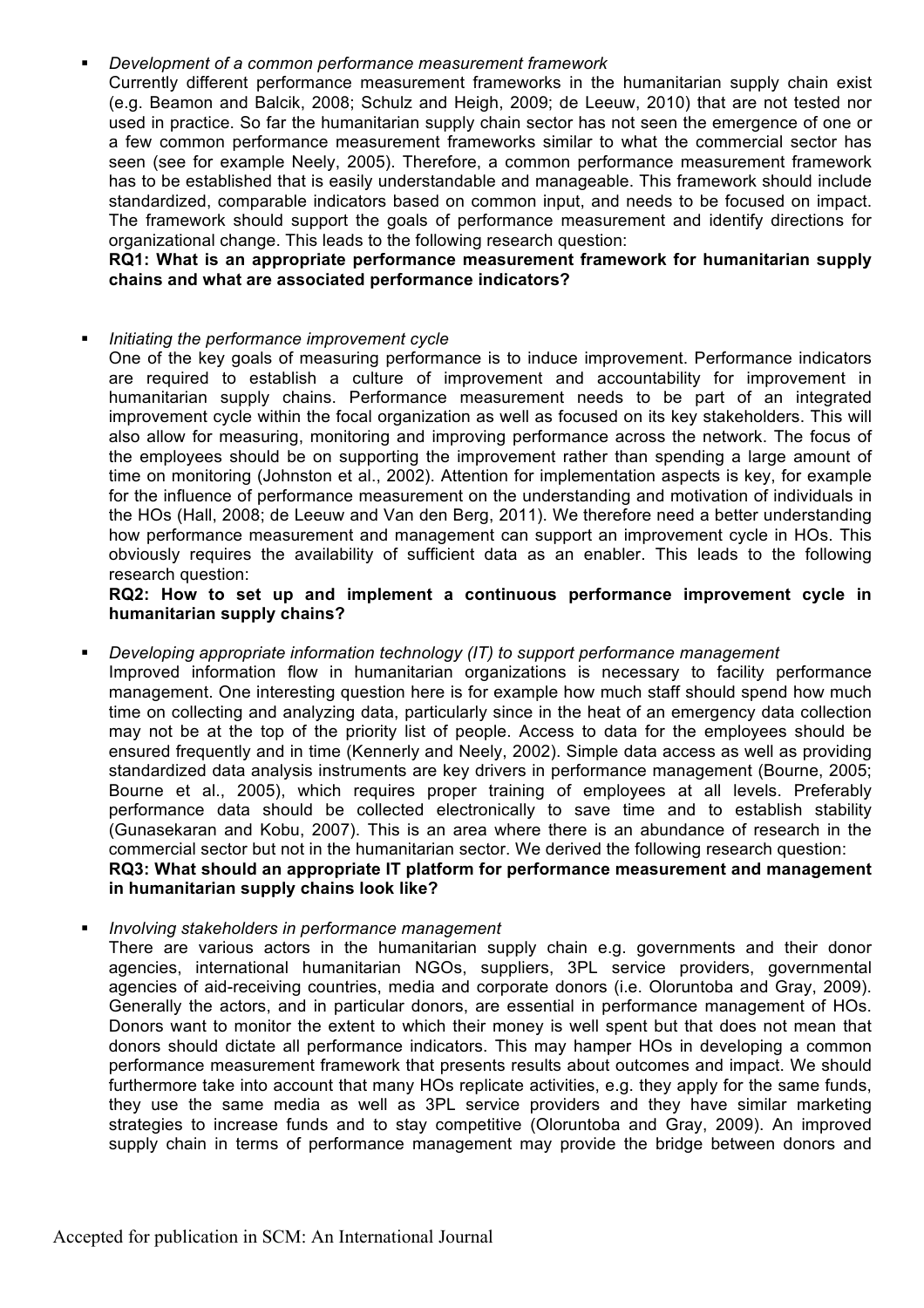recipients as well as a strategic instrument for survival (Oloruntoba and Gray, 2009). This leads to the fourth research question:

**RQ4: How to involve stakeholders in managing performance to ensure an efficient and effective humanitarian supply chain and to achieve an integrated supply chain?**

## **6. CONCLUSION**

In this study we aimed to describe the state of the art of performance measurement and management in humanitarian supply chains using a systematic literature review. We aimed to define the gaps as well as the challenges in this field and give insights for future research in this domain. For this we categorized the performance measurement indicators into the five supply chain phases based on the classification of indicators developed by Gunasekaran and Kobu (2007). We assessed them based on evaluation criteria that have been empirically tested in commercial supply chains by Caplice and Sheffi (1995): comprehensiveness, usefulness, internally comparable, causally oriented and horizontally as well as vertically integrated. In doing so, we found that performance measurement frameworks and indicators are far from complete and that a process perspective seems to be a logical choice as a starting point for developing a performance measurement framework and indicators, similar to the SCOR model which was used as a basis in the Gunasekaran and Kobu (2007) paper.

The following insights were derived from the systematic literature review: the main body of publications regarding performance management and measurement in humanitarian supply chains has emerged after the 2004 Indian Ocean tsunami disaster. The total number of research articles in this specific field of performance measurement and management in humanitarian supply chains is still low compared to the commercial sector. We furthermore observed that the topic has gained more attention among European researchers than among US, Australian or Asian researchers. There are many valuable contributions based on theory and models, but the number of contributions that deal with actual application in humanitarian supply chains are limited. Further work is needed on the application of theory and models, particularly in the area of mathematical and stochastic programming as well as decision theory.

We have summarized the necessary success factors for implementing a performance measurement and management system in humanitarian supply chains from various investigations of researchers from this field and have designed a first guideline for developing an appropriate performance measurement framework. This guideline has not yet been empirically tested. As a first step towards future research in this area, this framework has been presented to two different international HOs who act as global players in disaster relief in more than 29 countries at the strategic, tactical and operational level. They are now in the process of developing a performance measurement framework based on this concept. They have decided to integrate the topic performance measurement and management in their supply chain strategy and have determined that as a supply chain goal for 2014 in order to align it with their supply chain management concept. An important lesson in this context relies on the identification of the need to focus more on implementation issues of performance measurement and management in humanitarian supply chains and on how to ensure proper data availability. This requires involvement of relevant stakeholders in the supply chain, most notably the donors, but this has consequences for staff training as well.

Another finding based on the systematic literature review is that the topic performance measurement and management is not yet common practice in humanitarian supply chains. This study discussed strengths as well as weaknesses in designing and disseminating a performance measurement and management framework. Such a framework should be implemented as a strategic tool for humanitarian supply chain management that enhances effectiveness, improves the supply chain processes, increases efficiency, enhances donor interaction and satisfaction and makes HOs accountable as well as transparent towards their stakeholders. A process-oriented performance measurement reference model based on SCOR principles could be an appropriate and common framework in humanitarian supply chains where different stakeholders and processes are incorporated. Such a framework should provide information about key indicators such as the service levels and costs for different supply chain activities at the global, country and regional level.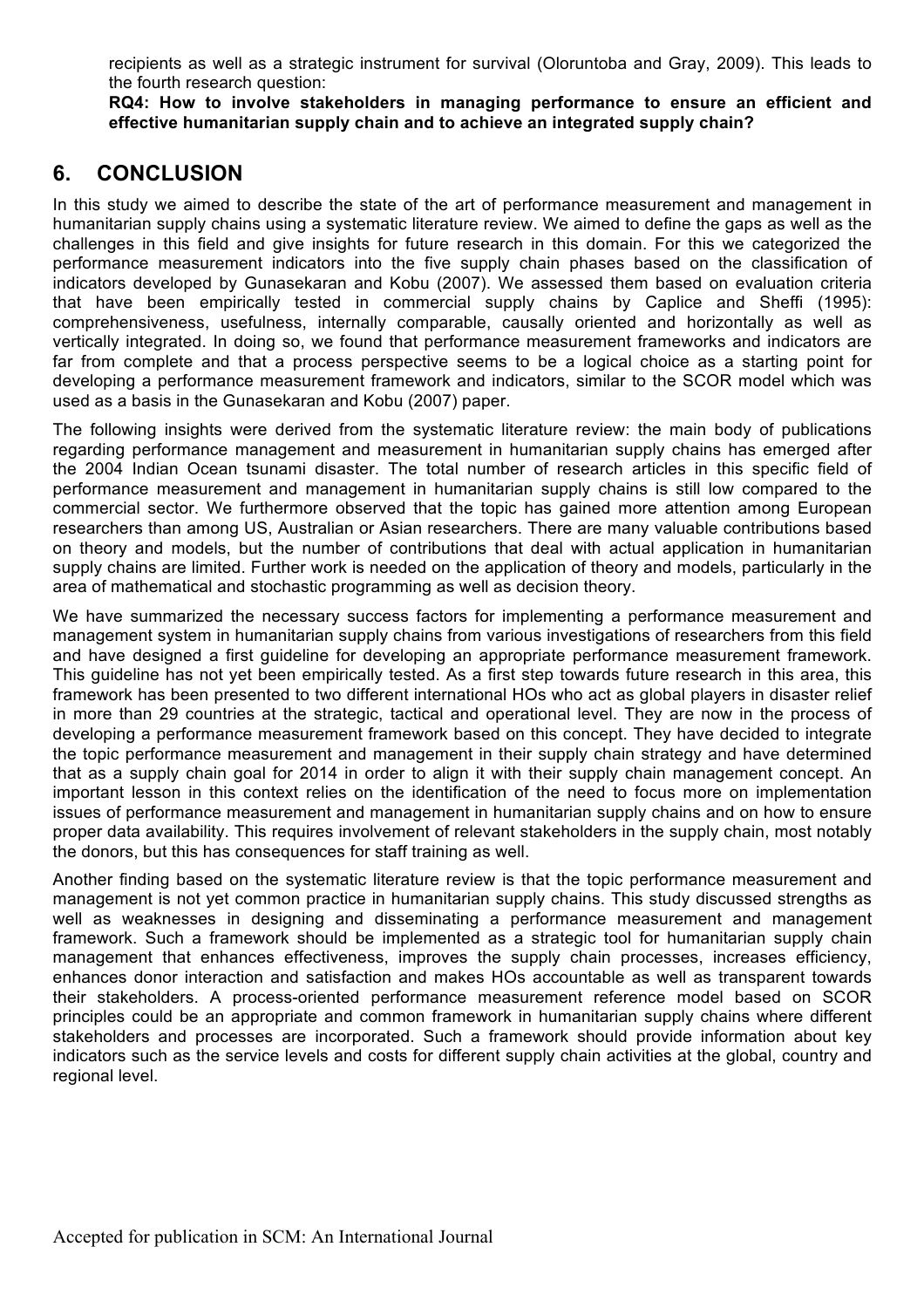We developed a guideline and categorization since a systematic approach to categorize research output regarding performance measurement and management in humanitarian supply chains does not yet exist. A limitation of this study therefore relates to the general validity and reliability of qualitative literature research. Further research in the area of performance measurement and management is pivotal to not only advance theory but more importantly help improve the supply chains of HOs. The success of HOs these days relies heavily on excellence in supply chain as a core competence and functionality of their missions and that requires appropriate performance measurement and management .

### **REFERENCES**

Abrahamsson, M., Hassel, H. and Tehler, H. (2010), "Towards a System-Oriented Framework for Analysing and Evaluating Emergency Response", *Journal of Contingencies and Crisis Management*, Vol. 18 No. 1, pp. 14-25.

Adams, C., Bourne, M. and Neely, A. (2004), "Measuring and improving the capital planning process", *Measuring Business Excellence*, Vol. 8 No. 2, pp. 23-30.

Ahn, H. (2001), "Applying the balanced scorecard concept: an experience report", *Long Range Plannig*, Vol. 34 No. 4, pp. 441-461.

Altay, N. and Green III, W.G. (2006), "OR/MS research in disaster operations management", *European Journal of Operational Research*, Vol. 175, pp. 475-493.

Balcik, B. and Beamon, B. M. (2008), "Facility location in humanitarian relief", *International Journal of Logistics*, Vol. 11 No. 2, pp. 101-121.

Beamon, B. M. and Balcik, B. (2008), "Performance Measurement in Humanitarian Relief Chains", *International Journal of Public Sector Management*, Vol. 21 No. 1, pp. 4-25.

- Beamon, B. M., and Kotleba, S. A. (2006), "Inventory management support systems for emergency humanitarian relief operations in south sudan", *International Journal of Logistics Management*, Vol. 17 No. 2, pp. 187-212.
- Blecken, A. (2010), *Humanitarian Logistics. Modelling Supply Chain Process of Humanitarian Organisations*, Bern.
- Blecken, A., Hellingrath, B., Dangelmeier, W. and Schulz, S.F. (2009), "A humanitarian supply chain process reference model", *International Journal Services Technology and Management*, Vol. 12 No. 4, pp. 391-413.
- Bourne, M. (2005), "Researching performance measurement system implementation: the dynamics of success and failure", *Production Planning and Control*, Vol. 16 No. 2, pp. 101-113.

Bourne, M., Kennerley, M. and Franco-Santos, M. (2005), "Managing through measures: a study of impact on performance", *Journal of Manufacturing Technology Management*, Vol. 16 No. 4, pp. 373–395.

- Bourne, M., Mills, J., Wilcox, M., Neely, A. and Platts, K. (2000), "Designing, implementing and updating performance measurement systems", *International Journal of Operations and Production Management* , Vol. 20 No. 7, pp. 754- 771.
- Braam, G.J.M. and Nijssen, E.J. (2004), "Performance effects of using the balanced scorecard: a note on the Dutch experience", *Long Range Planning*, Vol. 37 No. 4, pp. 335-349.
- Buckmaster, N. (1999), "Associations between outcome measurement, accountability and learning for non-profit organizations", *The International Journal of Public Sector Management*, Vol. 12, No.2, pp.186-197.
- Caplice, C. and Sheffi, Y. (1995), "A Review and Evaluation of Logistics Performance Measurement Systems", *International Journal of Logistics Management, The*, Vol. 6 No. 1, pp.61-74.
- Chandes, J., and Paché, G (2010), "Investigating humanitarian logistics issues: from operations management to strategic action", *Journal of Manufacturing Technology Management*, Vol. 21 No. 3, pp. 320-340.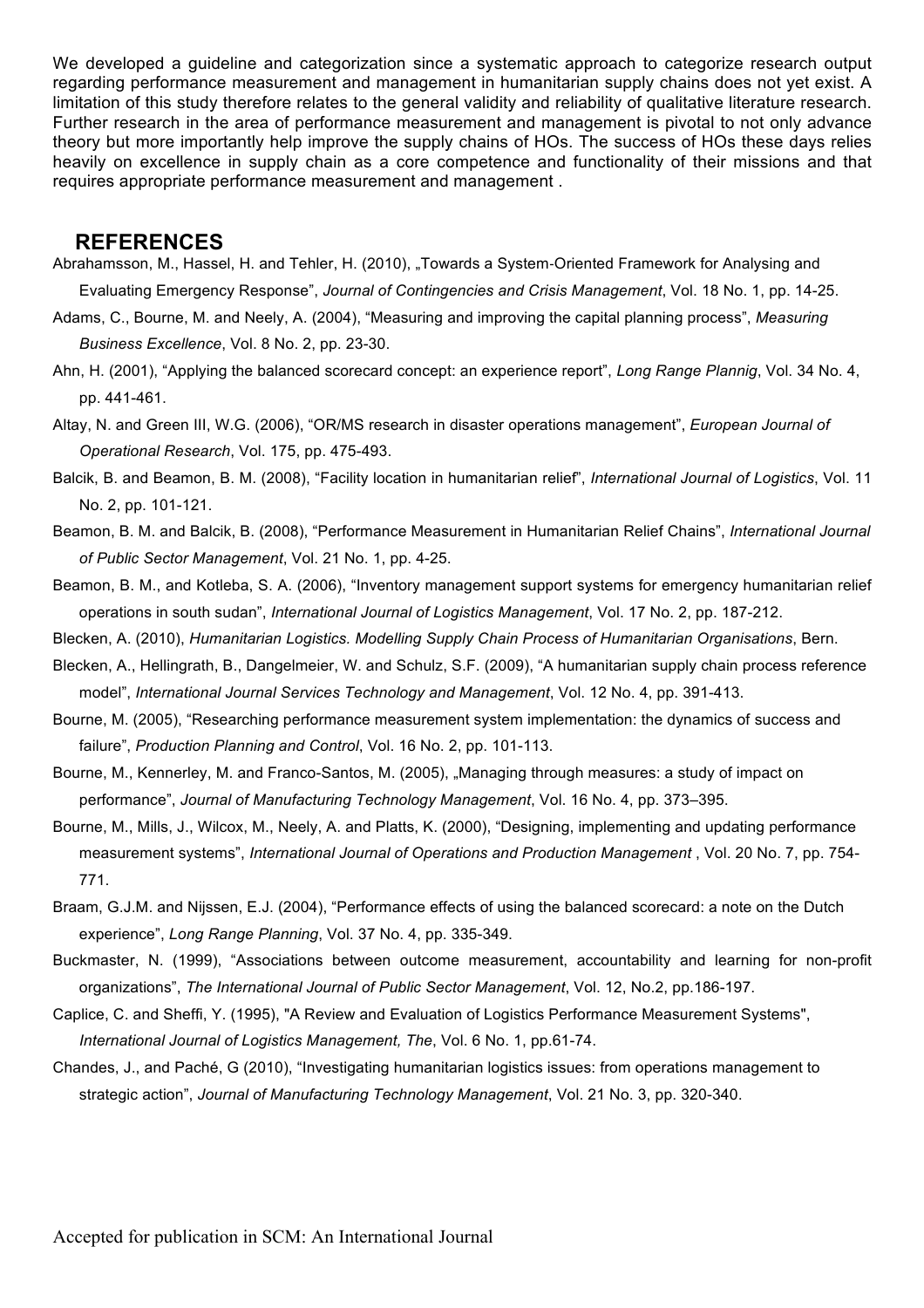- Chang, S.E. and Nojima, N. (2001), "Measuring post-disaster transportation system performance: the 1995 Kobe earthquake in comparative perspective", *Transportation Research Part A: Policy and Practice*, Vol. 35 No. 6, pp. 475-494.
- Cheng, M. I., Dainty, A., and Moore, D. (2006), "Implementing a new performance management system within a project-based organization: A case study", *International Journal of Productivity and Performance Management*, Vol. 56 No. 1, pp. 60-75.
- Chow, G., Heaver, T.D. and Henriksson, L.E. (1994), "Logistics performance: definition and measurement", *International Journal of Physical Distribution & Logistics Management*, Vol. 24 No. 1, pp. 17-28.
- Cozzolino, A., Rossi, S. and Conforti, A. (2012), "Agile and lean principles in the humanitarian supply chain: the case of the United Nations World Food Programme", *Journal of Humanitarian Logistics and Supply Chain* Management, Vol. 2 No. 1, pp. 16-33.
- Crawford, P. and Bryce, P. (2003), "Project monitoring and evaluation: a method for enhancing the efficiency and effectiveness of aid project implementation", *International Journal of Project Management*, Vol. 21 No. 5, pp. 363- 373.
- Davidson, A. L. (2006), *Key Performance Indicators in Humanitarian Logistics*, Master Thesis, Massachusetts Institute of Technology, Boston.
- de Leeuw, S. (2010), "Towards a reference mission map for performance measurement in humanitarian supply chains", *IFIP International Federation for Information Processing*, pp. 181-188.
- de Leeuw, S. and van den Berg, J. P. (2011), "Improving operational performance by influencing shopfloor behavior via performance management practices", *Journal of Operations Management*, Vol. 29 No. 3, pp. 224-235.
- Denyer, D. and Tranfield, D. (2009), "Chapter 39: Producing a Systematic Review", in Buchanan, D. and Bryman, A. (Eds.), *The Sage Handbook of Organizational Research Methods*, Sage Publications Ltd, London, pp. 671-689.
- Egan, J. (1998), Rethinking construction: *The report of the construction task force*. DETR, London.
- Egan, J. (2010), "Private goods and services contracts: Increased emergency response capacity or increased vulnerability?", *International Journal of Production Economics*, Vol. 126 No. 1, pp. 46-56.
- Ertem, M. A., Buyurgan, N. and Rossetti, M. D. (2010), "Multiple-buyer procurement auctions framework for humanitarian supply chain management". *International Journal of Physical Distribution & Logistics Management*, Vol. 40 No. 3, pp. 202-227.
- Gatignon, A., Van Wassenhove, L.N. and Charles, A. (2010), "The Yogyakarta earthquake: Humanitarian relief through IFRC`s decentralized supply chain", *International Journal Production Economics*, Vol. 126, pp. 102-110.
- Ghafory-Ashtiany, M. (1999), "Rescue operation and reconstruction of recent earthquakes in Iran", *Disaster Prevention and Management*, Vol. 8 No. 1, pp. 5-20
- Gimenez, G. and Tachizawa, E. (2012), "Extending sustainability to suppliers: a systematic literature review", *Supply Chain Management: An International Journal*, Vol. 17 No. 5, pp. 531-543.
- González, L. S., Rubio, F. G., González, F. R. and Velthuis, M. P. (2010), "Measurement in business processes: a systematic review", *Business Process Management Journal*, Vol. 16 No. 1, pp. 114-134.
- Guha-Sapir, D., Vos, F., Below, R. and Ponserre, S. (2012), *Annual Disaster Statistical Review 2011*: *The Numbers and Trends*, published by the Centre for Research on the Epidemiology of Disasters (CRED) Brussels.
- Gunasekaran, A. and Kobu, B. (2007), "Performance measures and metrics in logistics and supply chain management: a review of recent literature (1995-2004) for research and applications", *International Journal Production Research*, Vol. 45 No. 12, pp. 2818-2840.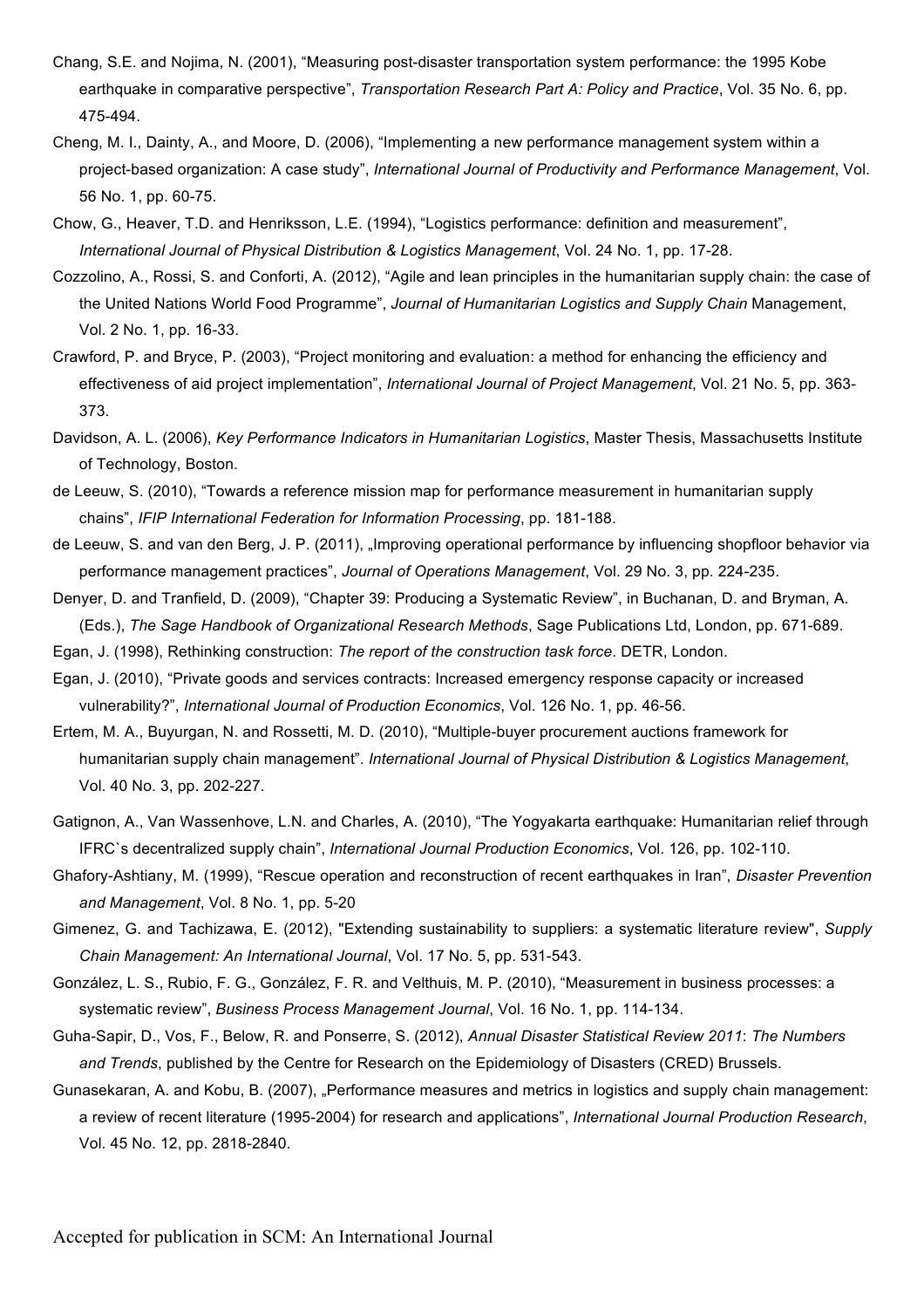- Hall, M. (2008), "The effect of comprehensive performance measurement systems on role clarity, psychological empowerment and managerial performance", *Accounting, Organizations and Society,* Vol. 33*,* No. (2-3), pp. 141- 163.
- Heaslip, G., Scharif, A. and Althonyan, A. (2012), "Employing a systems-based perspective to the identification of interrelationships within humanitarian logistics", *International journal Production Economics*, Vol.139, pp. 3377-3392.
- Hofmann, C.A., Roberts, L., Shoham, J. and Harvey, P. (2004), "Measuring the impact of humanitarian aid: a review of current practice", *Humanitarian Policy group (HPG) Research Report*, Report 17, June, Overseas Development Institute, London UK.
- Holguín-Veras, J., Jaller M. and Wachtendorf, T. (2012), "Comparative performance of alternative humanitarian logistics structures after the Port-au-Prince earthquake: ACEs, PIEs, and CANs", *Transportation Research Part A*, Vol. 46, pp. 1623-1640.
- Huang, M., Smilowitz, K., and Balcik, B. (2012), "Models for relief routing: Equity, efficiency and efficacy", *Transportation research part E: logistics and transportation review*, Vol. 48 No. 1, pp. 2-18.
- Ittner, C.D., (2008), "Does measuring intangibles for management purposes improve performance? A review of the evidence", *Accounting and Business Research*, Vol. 38 No. 3, pp. 261-272.
- Ittner, C.D., Larcker, D.F. and Meyer, M.W. (2003), "Subjectivity and the weighting of performance measures: evidence from a balanced scorecard", *Accounting Review*, Vol. 78 No. 3, pp. 725-758.
- Jahre, M. and Heigh, I. (2008), "Does failure the current constrains in Funding promote failure in humanitarian supply chains?", *International Journal Supply Chain Forum* ,Vol. 9 No. 2, pp. 44-45.
- Johnston, R., Brignall, S. and Fitzgerald, L. (2002), "Good enough performance measurement: a trade-off between activity and action", *Journal of the Operational Research Society*, Vol. 53 No. 3, pp. 256-262.
- Kaplan, R.S. (1990), *Measures for manufacturing excellence*, Harvard Business School Press, Boston.
- Kaplan, R.S. and Norton, P.D. (1992), "The balanced scoreboard measures that drives performance", *Harvard Business*, Vol. 70 No. 1, pp. 71-79.
- Kennerley, M. and Neely, A. (2002), "A framework of the factors affecting the evolution of performance measurement systems", *International Journal of Operations and Production Management*, Vol. 22 No. 11, pp. 1222-1245.
- Kitchenham, B. A. and Charters, S. (2007), *Guidelines for performing systematic literature reviews in software engineering*.
- Kovács, G. and Spens, K.M. (2007), "Humanitarian logistics in disaster relief operations", *International Journal of Physical Distribution & Logistics Management*, Vol.37 No.2, pp. 99-114.
- Kovács, G. and Tatham, P. (2009), "Humanitarian logistics performance in the light of gender", *International Journal of Productivity and Performance Management*, Vol. *58* No. 2, pp. 174-187.
- Kovács, G. and Tatham, P. (2010), "What is Special about a Humanitarian Logistician? A Survey of Logistics Skills and Performance", *Supply Chain forum an International Journal*, Vol. 11 No.3, pp. 32-41.
- Kumar, S., Niedan-Olsen, K. and Peterson, L. (2009), "Educating the supply chain logistics for humanitarian efforts in Africa: a case study", *International Journal of Productivity and Performance Management*, Vol. 58 No. 5, pp. 480- 500.
- Lee, H.W. and Zbinden, M. (2003),"Marrying logistics and technology for effective relief", *Forced Migration Review*, Vol. 18, pp.34–35.
- Leow, J. J., Brundage, S. I., Kushner, A. L., Kamara, T. B., Hanciles, E., Muana, A., Kamara, M.M., Daoh, K.S. and Kingham, T. P. (2012), "Mass casualty incident training in a resource-limited environment", *British journal of surgery*, Vol. 99 No. 3, pp. 356-361.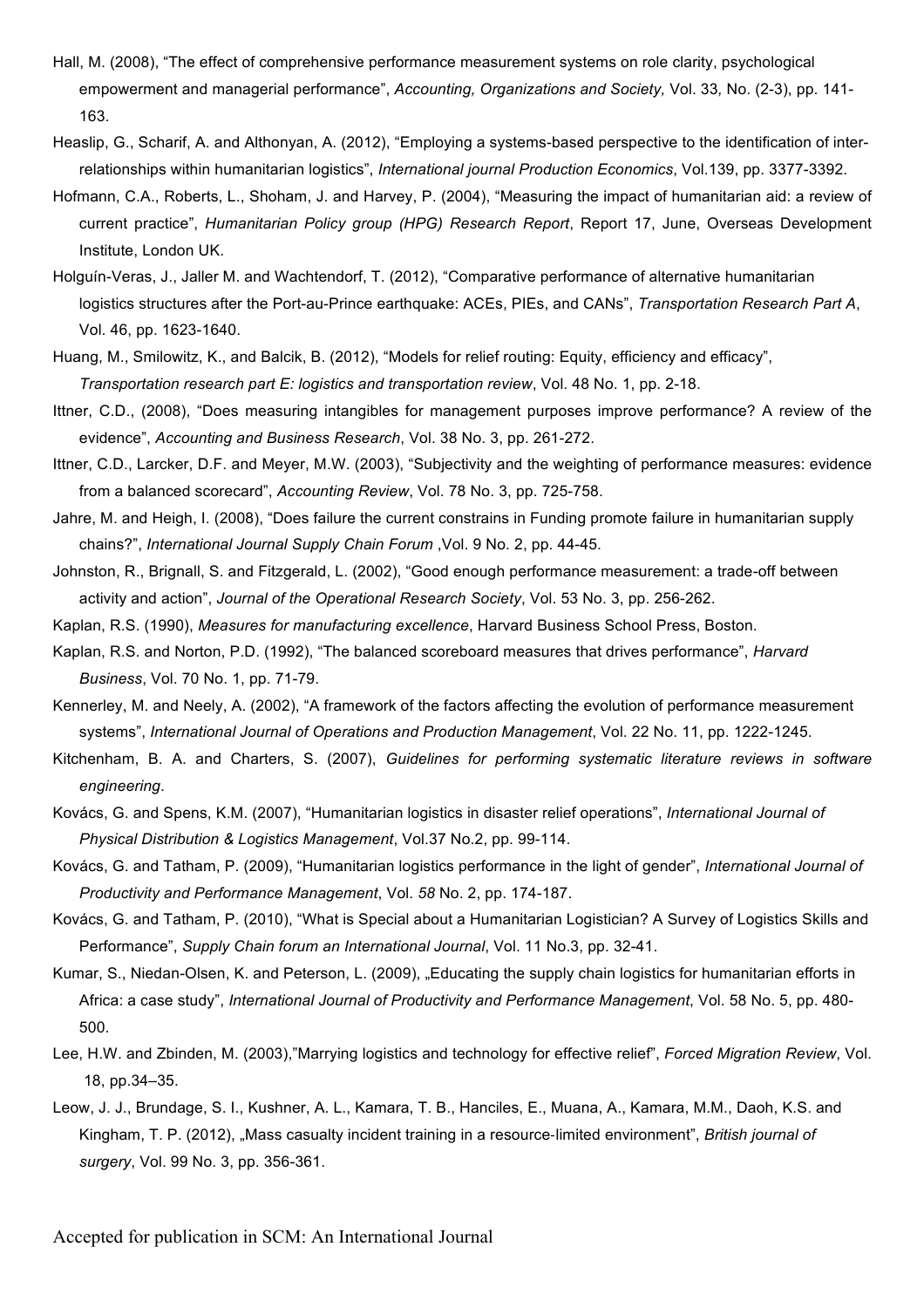- Leseure, M., Birdi, K., Bauer, J., Neely, A. and Denyer, D. (2004), "Adoption of promising practices: a systematic review of the evidence, *International Journal of Management Reviews*, Vol. 5-6 No. 3-4, pp. 169-190.
- Liang, L., Wang, X. and Gao, J. (2012), "An option contract pricing model of relief material supply chain", *Omega*, Vol. 40 No. 5, pp. 594-600.
- Lin, Y. H., Batta, R., Rogerson, P. A., Blatt, A. and Flanigan, M. (2012), Location of temporary depots to facilitate relief operations after an earthquake, *Socio-Economic Planning Sciences*, Vol. 46 No. 2, pp. 112-123.
- Lindenberg, M. (2001), "Are we at the cutting edge or the blunt edge?: improving NGO organizational performance with private and public sector strategic management frameworks", *Nonprofit Management and Leadership*, Vol. 11 No. 3, pp. 247-270.
- Lodree Jr, E. J., Ballard, K. N., and Song, C. H. (2012), "Pre-positioning hurricane supplies in a commercial supply chain", *Socio-Economic Planning Sciences*, Vol. 46 No. 4, pp. 291-305.
- Long, D.C. (1997), "Logistics for disaster relief: engineering on the run", *IIE solutions*, Vol. 29 No.6, pp. 26-29.
- Lutz, L. D. and Lindell, M. K. (2008), "Incident command system as a response model within emergency operation centers during Hurricane Rita", *Journal of Contingencies and Crisis Management*, Vol. 16 No. 3, pp.122-134.
- Maon, F., Lindgreen, A. and Vanhamme, J. (2009), "Developing supply chains in disaster relief operations through cross-sector socially oriented collaborations: a theoretical model", *Supply Chain Management: An International Journal*, Vol. 14 No. 2, pp. 149-164.
- McLachlin, R., Larson, P.D. and Khan, S. (2009), "Not-for-profit supply chain in interrupted environments: the case of a faith-based humanitarian relief organization", *Management Research News*, Vol. 32 No. 11, pp. 1050-1064.
- Medina-Borja, A. and Triantis, K. (2011), "A conceptual framework to evaluate performance of non-profit social service organisations", *International Journal of Technology Management*, Vol. 37 No. 1, pp. 147-161.
- Medina-Borja, A., Pasupathy, K. S. and Triantis, K. (2007), "Large-scale data envelopment analysis (DEA) implementation: a strategic performance management approach", *Journal of the Operational Research Society*, Vol. 58 No. 8, pp. 1084-1098.
- Melnyk, S., Bitici, U, Platts, K, Tobias, J. and Anderson, B. (2013), "Is performance measurement and management fit for the future?", *Management Accounting Research*, Vol. 25 No. 2, pp. 173-186.
- Micheli, P. and Kennerley, M. (2005), "Performance measurement frameworks in public and non-profit sectors", *Production Planning & Control*, Vol. 16 No. 2, pp. 125-134.
- Moe, T. L., Gehbauer, F., Senitz, S. and Mueller, M. (2007), "Balanced scorecard for natural disaster management projects", *Disaster Prevention and Management*, Vol. 16 No. 5, pp. 785-806.
- Nagurney, A. and Qiang, Q. (2012), "Fragile networks: identifying vulnerabilities and synergies in an uncertain age", *International Transactions in Operational Research*, Vol. 19 No. 1-2, pp. 123-160.
- Neely, A. (2005), "The evolution of performance measurement research", *International Journal of Operations and Production Management,* Vol. 25 No. 12, pp. 1264-1277.
- Neely, A., Bourne, M. (2000), "Why measurement initiatives fail", Measuring Business Excellence, Vol. 4 No. 4, pp. 3-7.
- Neely, A., Gregory, M. and Platts, K. (1995), "Performance measurement systems design: a literature review and research agenda", *International Journal of Operations & Production Management*, Vol.15 No.4, pp. 80-116.
- Nikbakhsh, E. and Zanjirani Farahani, R. (2011), "Humanitarian logistics planning in disaster relief operations", *Logistics Operations and Management: Concepts and Models*, pp. 29-332.
- Oloruntoba, R. (2010), "An analysis of the Cyclone Larry emergency relief chain: Some key success factors", *International Journal of Production Economics*, Vol. 126 No. 1, pp. 85-101.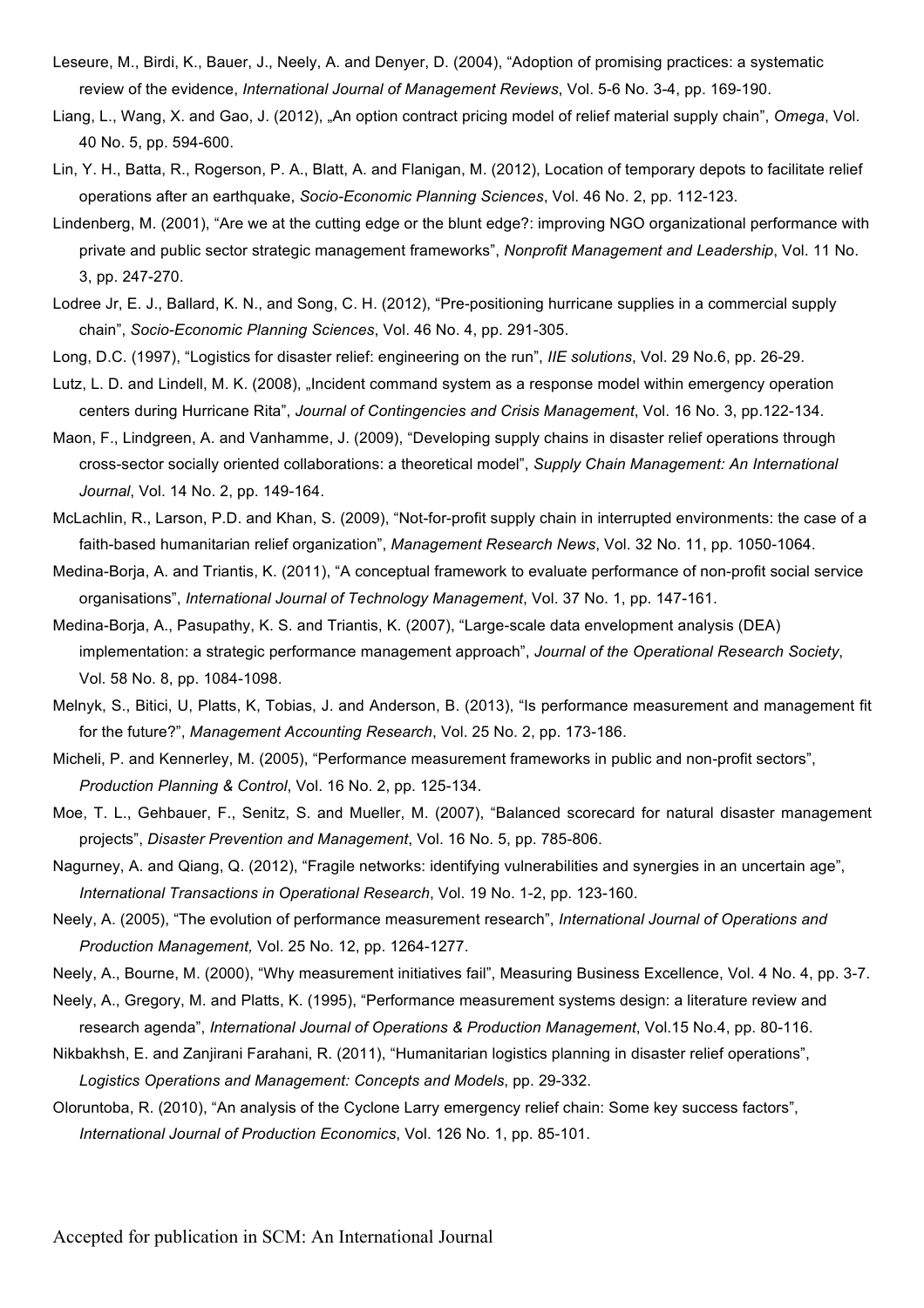- Oloruntoba, R. and Gray, R. (2006), "Humanitarian aid: an agile supply chain?", *International Journal of Supply Chain Management*, Vol. 11 No. 2, pp. 115-120.
- Oloruntoba, R. and Gray, R. (2009), "Customer service in emergency relief chains", *International Journal of Physical Distribution & Logistics Management*, Vol. *39* No. 6, pp. 486-505.
- Parker, C. (2000), "Performance measurement", Work Study, Vol. 49 No. 2, pp.63-66
- Parlak, A. I., Lambert, J. H., Guterbock, T. M. and Clements, J. L. (2012), "Population behavioral scenarios influencing radiological disaster preparedness and planning", *Accident Analysis & Prevention*, Vol. *48*, pp. 353-362.
- Pettit, S. and Beresford, A. (2005), "Emergency relief logistics: an evaluation of military, non-military and composite response models", *International Journal of Logistics: Research & Applications*, Vol. 8 No. 4, pp. 313-331.
- Pettit, S. and Beresford, A. (2009), "Critical success factors in the context of humanitarian aid supply chains", *International Journal of Physical Distribution & Logistics Management,* Vol. 39 No. 6, pp. 450-468.
- Pilbeam, C., Alvarez, G. and Wilson, W. (2012), "The governance of supply networks: a systematic literature review." *Supply Chain Management: An International Journal,* Vol. 17 No. 4, pp. 358-376.
- Qiang, P. and Nagurney, A. (2012), "A bi-criteria indicator to assess supply chain network performance for critical needs under capacity and demand disruptions", *Transportation Research Part A: Policy and Practice*, Vol. 46 No. 5, pp. 801-812.
- Rietjens, S., Soeters, J. and Klumper, W. (2011), "Measuring the immeasurable? The Effects-Based Approach in Comprehensive Peace Operations", *International Journal of Public Administration*, Vol. 34, pp. 329-338.
- Rongier, C., Gourc, D., Lauras, M. and Galasso, F. (2010), "Towards a performance measurement system to control disaster response", in *Collaborative Networks for a Sustainable World*. Springer Berlin Heidelberg, pp. 189-196.
- Rousseau, D. M., Manning, J. and Denyer, D. (2008), "Chapter 11: Evidence in Management and Organizational Science: Assembling the Field's Full Weight of Scientific Knowledge Through Syntheses", *The Academy of Management Annals*, Vol. 2, No. 1, pp. 475-515.
- Salmerón, J. and Apte, A. (2010), "Stochastic optimization for natural disaster asset prepositioning", *Production and Operations Management*, Vol. 19 No. 5, pp. 561-574.
- Sawhill, J.C. and Williamson, D. (2001), "Mission impossible?: Measuring success in non-profit Organizations", *Nonprofit Management and Leadership*, Vol. 11No. 3, pp. 371-386.
- Scholten, S., Sharkey Scott, P. and Fynes, B. (2010), "(Le)agility in humanitarian aid (NGO) supply chains", *International Journal of Physical Distribution & Logistics Management,* Vol. 40 No. 8/9, pp. 623-635.
- Schulz, S. (2009), *Disaster Relief Logistics: Benefits of and Impediments to Cooperation between Humanitarian Organizations*, Haupt Verlag, Bern et al.
- Schulz, S.F. and Heigh, I. (2009), "Logistics performance management in action within a humanitarian organization", *Management Research News*, Vol. 32 No. 11, pp.1038-1049.
- Tatham, P. and Hughes, K. (2011), "Humanitarian logistics metric where we are and how we might improve", in Christopher, M. and Tatham, P. (Eds.), *Humanitarian Logistics: Meeting the Challenge of Preparing for and Responding to Disasters*, Philadelphia, London, pp. 249-263.
- Thomas, A.S. and Kopczak, L.R. (2005), *From logistics to supply chain management: The path forward in the humanitarian sector.* Fritz Institute*.* San Francisco, CA.
- Thomas, A. and Kopczak, L.R. (2007), "Life-saving supply chain Challenges and the path forward", in Lee. H.L. and Lee, C.Y. (Eds.), *Building Supply Chain Excellence in Emerging Economies*. Springer Science & Business Media. New York, pp. 93-111.
- Tomasini, R. and Van Wassenhove, L.N. (2009), *Humanitarian Logistics*, Palgrave MacMillan, Basingstoke.